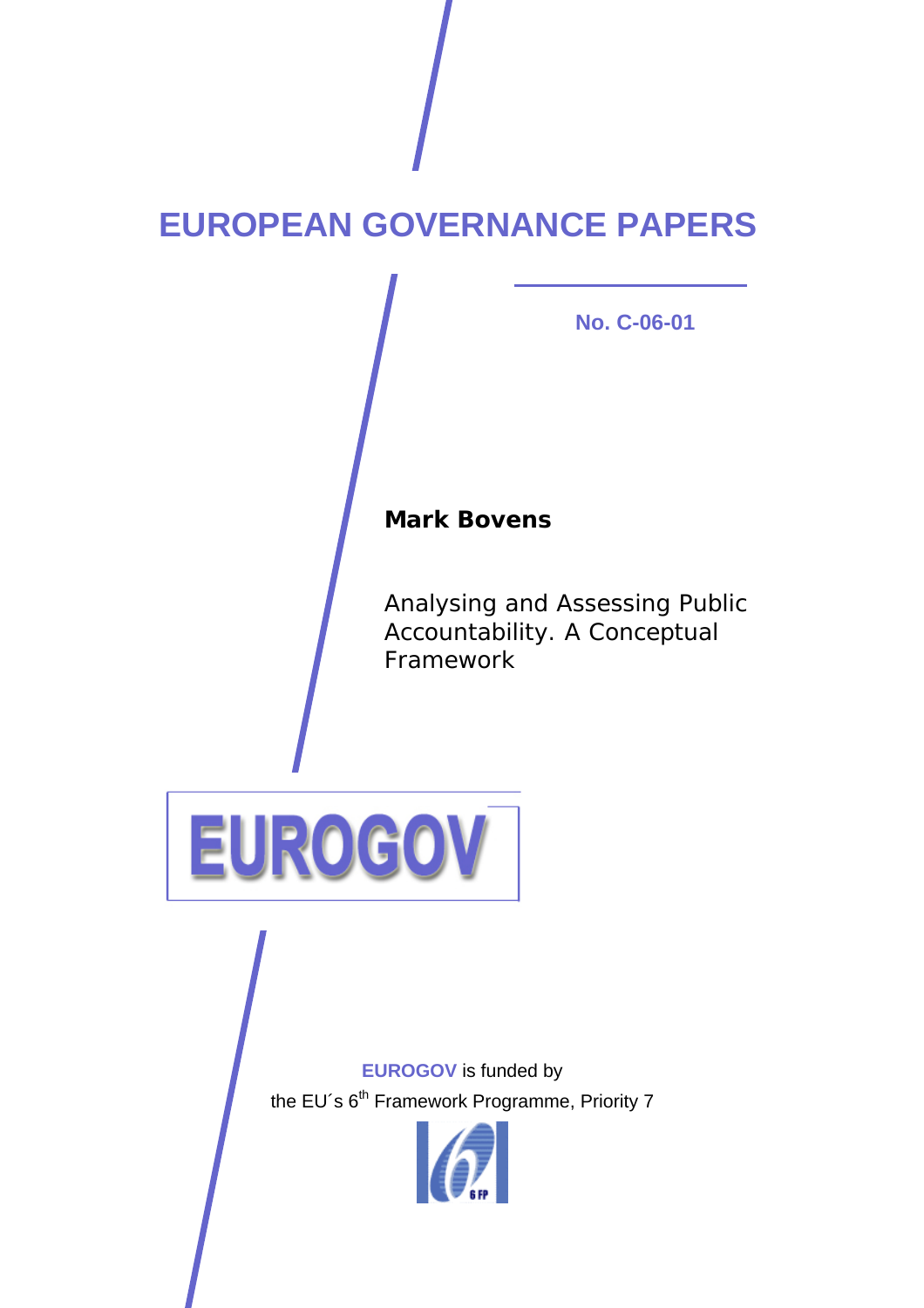**European Governance Papers EUROGOV ISSN 1813-6826 http://www.connex-network.org/eurogov/**

**The European Governance Papers are a joint enterprise by** 



NEW MODES OF GOVERNANCE PROJECT

Date of publication: January 16, 2006

*Analysing and Assessing Public Accountability. A Conceptual Framework* 

© *2006 Mark Bovens* 

Mark Bovens – Utrecht University – m.bovens@usg.uu.nl

Citing this **EUROGOV** paper:

l

Bovens, Mark. 2006. Analysing and Assessing Public Accountability. A Conceptual Framework. *European Governance Papers (EUROGOV)* No. C-06-01, http://www.connex-network.org/eurogov/pdf/egp-connex-C-06-01.pdf.

<sup>©</sup> Each **EUROGOV** Paper and its format and content (texts, images, data etc.) are protected by legislation on Intellectual Property, and may not be used, reproduced, distributed, modified, publicly disclosed, conveyed or transformed in any other way without the explicit permission of the Author(s). The common scientific citation is exempted from these property rights.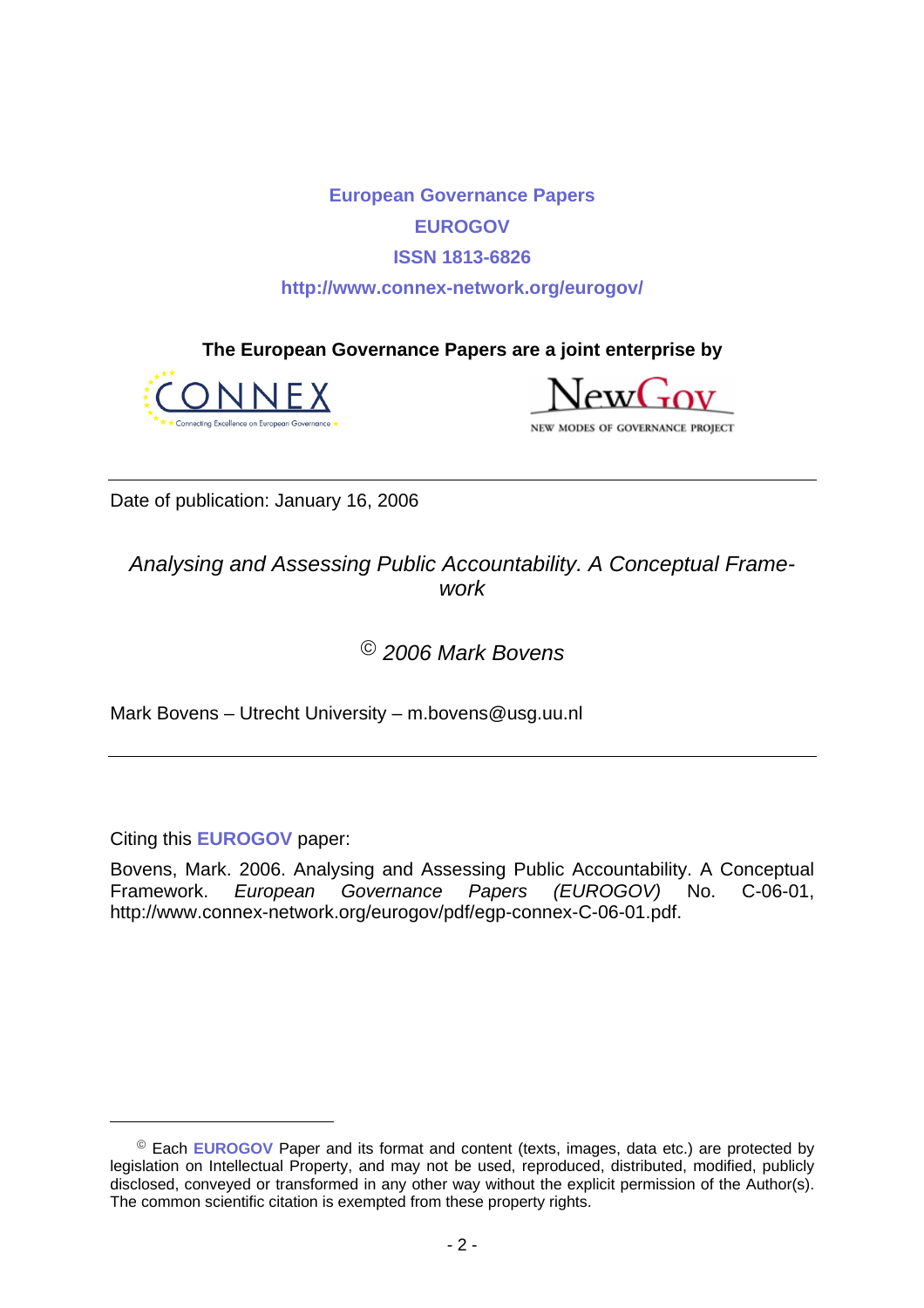# **Abstract**

It has been argued that the European Union suffers from serious accountability deficits. But how can we establish the existence of accountability deficits? This paper tries to get to grips with the appealing but elusive concept of accountability by asking three types of questions, thus providing three types of building blocks for such an empirical study.

First a conceptual one: what exactly is meant by accountability? Accountability is often used in a very broad sense, as a synonym for a variety of evaluative, but essentially contestable concepts, such as responsiveness, responsibility and effectiveness. In this paper the concept of accountability is taken in a much more narrow sense: a relationship between an actor and a forum, in which the actor has an obligation to explain and to justify his or her conduct, the forum can pose questions and pass judgment, and the actor may face consequences.

The second question is an analytical one: what types of accountability are involved? On the basis of the narrow definition of accountability, a series of dimensions of accountability will be discerned, that can be used in the description of the various accountability relations and arrangements that can be found in the different domains of governance.

The third question is an altogether different, evaluative question: how should we assess these accountability relations, arrangements and regimes? The paper provides three perspectives for the assessment of accountability relations: a democratic, a constitutional, and a cybernetic perspective. Each of these three perspectives may render different types of accountability deficits.

**Keywords:** accountability, governance, democracy, political science, law, sociology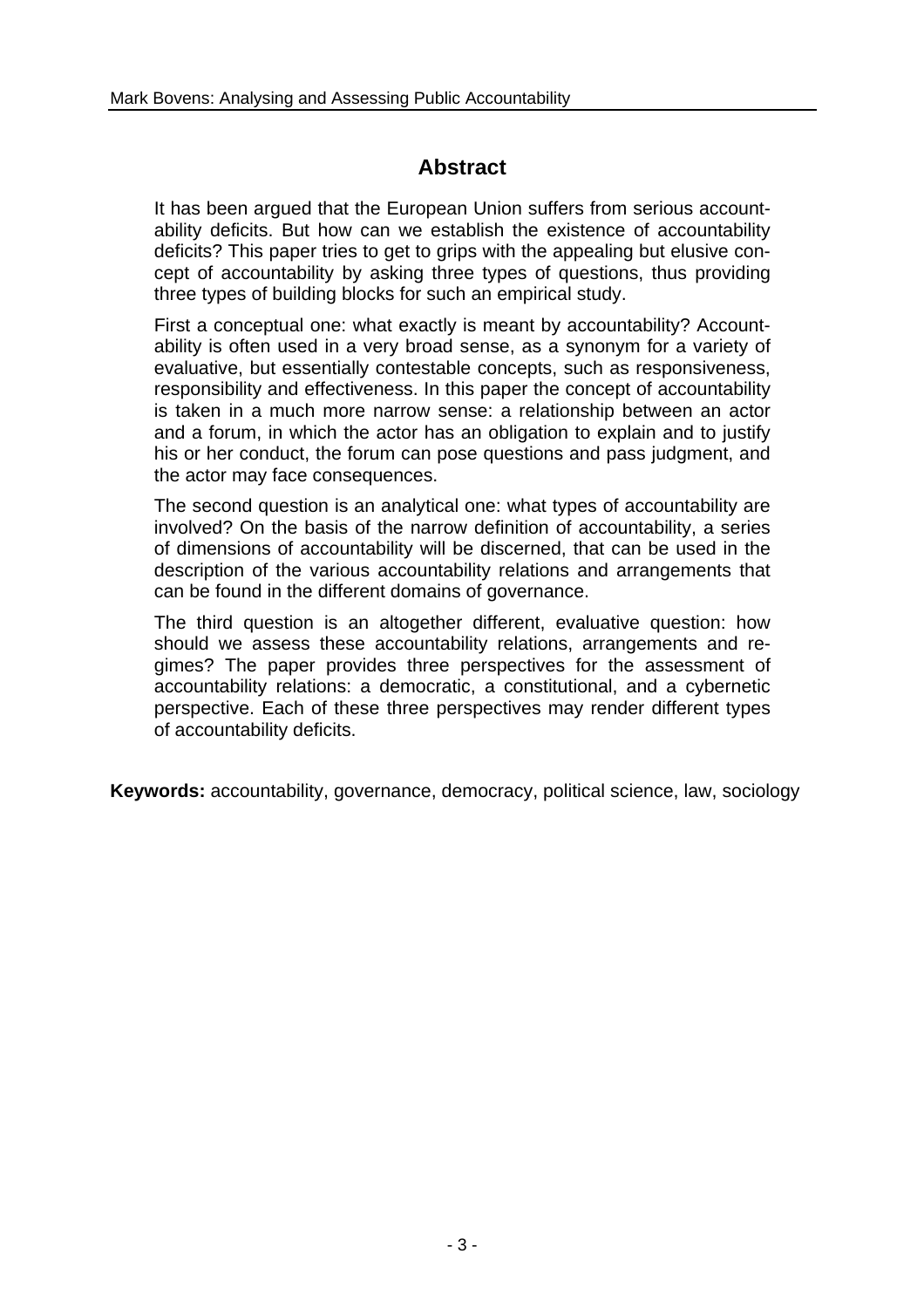# **Table of Contents**

| 1            |                                                           |                                                                                                                                                                 |  |  |  |  |
|--------------|-----------------------------------------------------------|-----------------------------------------------------------------------------------------------------------------------------------------------------------------|--|--|--|--|
| $\mathbf{2}$ | 2.2 <sub>2</sub><br>2.3<br>2.4<br>2.5<br>2.6<br>2.7       |                                                                                                                                                                 |  |  |  |  |
| 3            | 3.1<br>3.2 <sub>1</sub><br>3.3 <sub>2</sub><br>3.4<br>3.5 | Which aspect of the conduct: financial, procedural, product, and so forth20<br>The nature of the obligation: vertical, diagonal and horizontal accountability20 |  |  |  |  |
| 4            | 4.2<br>4.3                                                | 4.1 The internal assessment of accountability: Principles of good accountability23<br>Evaluating the external effects of accountability: Three perspectives 24  |  |  |  |  |
| 5            |                                                           | Analysing and assessing accountability for European governance 30                                                                                               |  |  |  |  |
|              |                                                           |                                                                                                                                                                 |  |  |  |  |
|              |                                                           |                                                                                                                                                                 |  |  |  |  |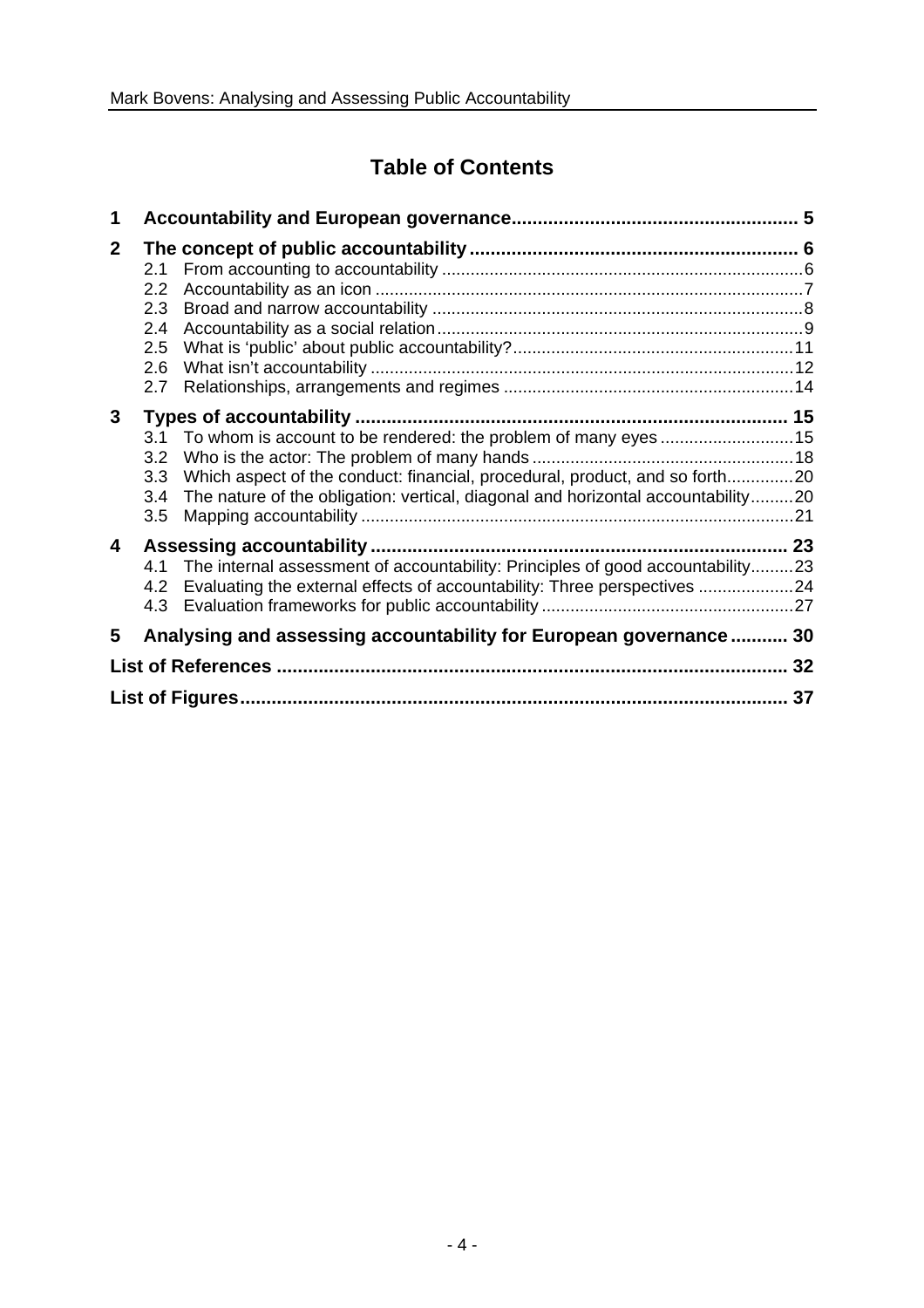# **1 Accountability and European governance1**

In Europe, there has long been a concern that the trend toward European policymaking is not being matched by an equally forceful creation of appropriate accountability regimes (Schmitter 2000). Accountability deficits are said to exist and even grow, compromising the legitimacy of the European polity (Bergman and Damgaard 2000; Harlow 2002; Curtin 2004; Fisher 2004; Van Gerven 2005, 63-103). But how can we make a more systematic assessment of the various public accountabilities regarding, in this case, the exercise of European governance, and establish whether and where accountability deficits do exist?

Accountability is one of those golden concepts that no one can be against. It is increasingly used in political discourse and policy documents because it conveys an image of transparency and trustworthiness. However, its evocative powers make it also a very elusive concept because it can mean many different things to different people, as anyone studying accountability will soon discover. This paper nevertheless tries to develop an analytical framework for the empirical study of accountability arrangements in the public domain. It is partly written as the conceptual framework for a larger empirical study into the existence of accountability deficits with regard to European governance.

The paper tries to get to grips with the appealing but elusive concept of accountability by asking three types of questions, thus providing three types of building blocks for such an empirical study.

First a conceptual one: what exactly is meant by accountability? Accountability is often used in a very broad sense, as a synonym for a variety of evaluative, but essentially contestable concepts, such as responsiveness, responsibility and effectiveness. In this paper the concept of accountability is taken in a much more narrow, relational sense.

The second question is an analytical one: what types of accountability are involved? On the basis of a narrow definition of accountability, a series of dimensions of accountability will be discerned, that can be used in the description of the various accountability relations and arrangements that can be found in the different domains of governance. Taken together, these two building blocks provide a descriptive framework for more systematic mapping exercises.

The third question is an altogether different, evaluative question: how should we assess these accountability relations, arrangements and regimes? The paper provides three perspectives for the assessment of accountability arrangements: a democratic, a constitutional, and a cybernetic perspective.

l

<sup>1</sup> This paper to some extent builds on a chapter on public accountability which has been published in E. Ferlie, L. Lynne & C. Pollitt (eds.), The Oxford Handbook of Public Management, Oxford: Oxford University Press 2005 and on a Dutch paper which was published in: W. Bakker & K. Yesilkagit (red.), Publieke verantwoording, Amsterdam: Boom 2005. Earlier versions have been presented at Connexteammeetings in Leiden, Belfast and Mannheim. I thank Carol Harlow, Paul 't Hart, Peter Mair, Yannis Papadopoulos, Richard Rawlings, Helen Sullivan, Thomas Schillemans, Marianne van de Steeg, and Sonja Puntscher-Riekmann for their valuable comments on previous versions of this paper.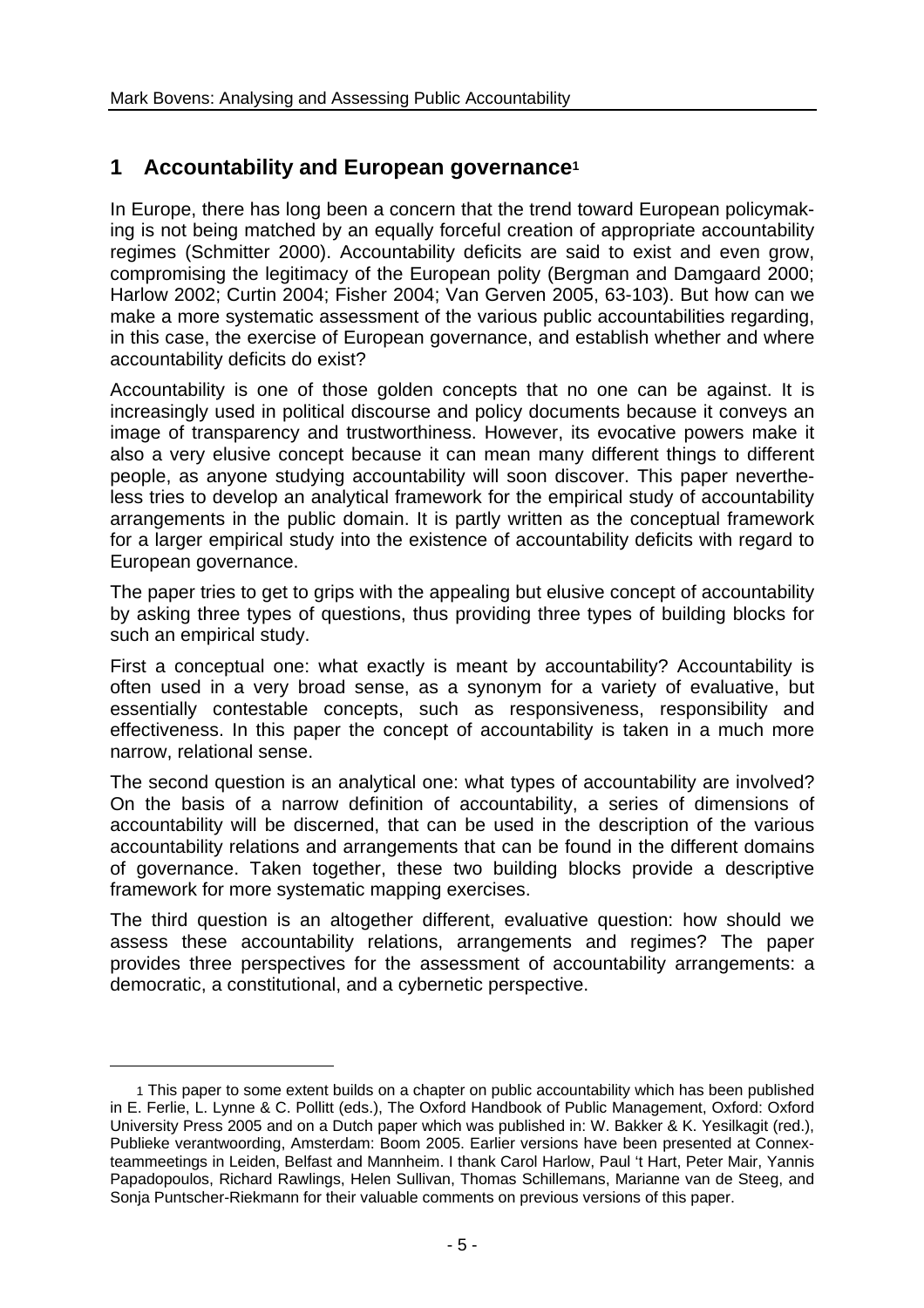# **2 The concept of public accountability**

# **2.1 From accounting to accountability**

The word 'accountability' is Anglo-Norman, not Anglo-Saxon, in origin. Historically and semantically, it is closely related to accounting, in its literal sense of bookkeeping. According to Dubnick (2002, 7-9), the roots of the contemporary concept can be traced to the reign of William I, in the decades after the 1066 Norman conquest of England. In 1085 William required all the property holders in his realm to render *a count* of what they possessed. These possessions were assessed and listed by royal agents in the so-called Domesday Books. This census was not held for taxation purposes alone; it also served as a means to establish the foundations of royal governance. The Domesday Books listed what was in the king's realm; moreover, the landowners were all required to swear oaths of fealty to the crown. By the early twelfth century, this had evolved into a highly centralized administrative kingship that was ruled through centralized auditing and semi-annual account-giving.

In the centuries since the reign of William I of England, accountability has slowly wrestled free from its etymological bondage with accounting. In contemporary political discourse, 'accountability' and 'accountable' no longer convey a stuffy image of bookkeeping and financial administration, but they hold strong promises of fair and equitable governance. Moreover, the accounting relationship has almost completely reversed. 'Accountability' does not refer to sovereigns holding their subjects to account, but to the reverse, it is the authorities themselves who are being held accountable by their citizens.

Since the late twentieth century, the Anglo-Saxon world in particular has witnessed a transformation of the traditional bookkeeping function in public administration into a much broader form of public accountability (Harlow 2002, 19). This broad shift from financial accounting to public accountability ran parallel to the introduction of New Public Management by the Thatcher-government in the United Kingdom and to the Reinventing Government reforms initiated by the Clinton-Gore administration in the United States. Both reforms introduced a range of private sector management styles and instruments into the public sector (Pollitt and Bouckaert 2005), including contract management both within and outside the public sector, the use of performance indicators and benchmarks to evaluate and compare the effectiveness and efficiency of public agencies, to name but a few. Most of these instruments require extensive auditing to be effective.

This shift from financial accounting to performance auditing and public accountability can also be observed on the European continent, although the speed and scope differs. Countries with a strong tradition of administrative law and a strong *Rechtsstaat*, such as France, Germany and Italy, have, on average, been less vigorous in adopting these more managerially oriented styles of governance. Countries like the Netherlands, Sweden, and Finland are intermediate cases (Pollitt et al. 1999, 197; Pollitt and Bouckaert 2005, 98-99).

The emancipation of 'accountability' from its bookkeeping origins is therefore originally an Anglo-American phenomenon – if only because other languages, such as French, Portuguese, Spanish, German, Dutch, or Japanese, have no exact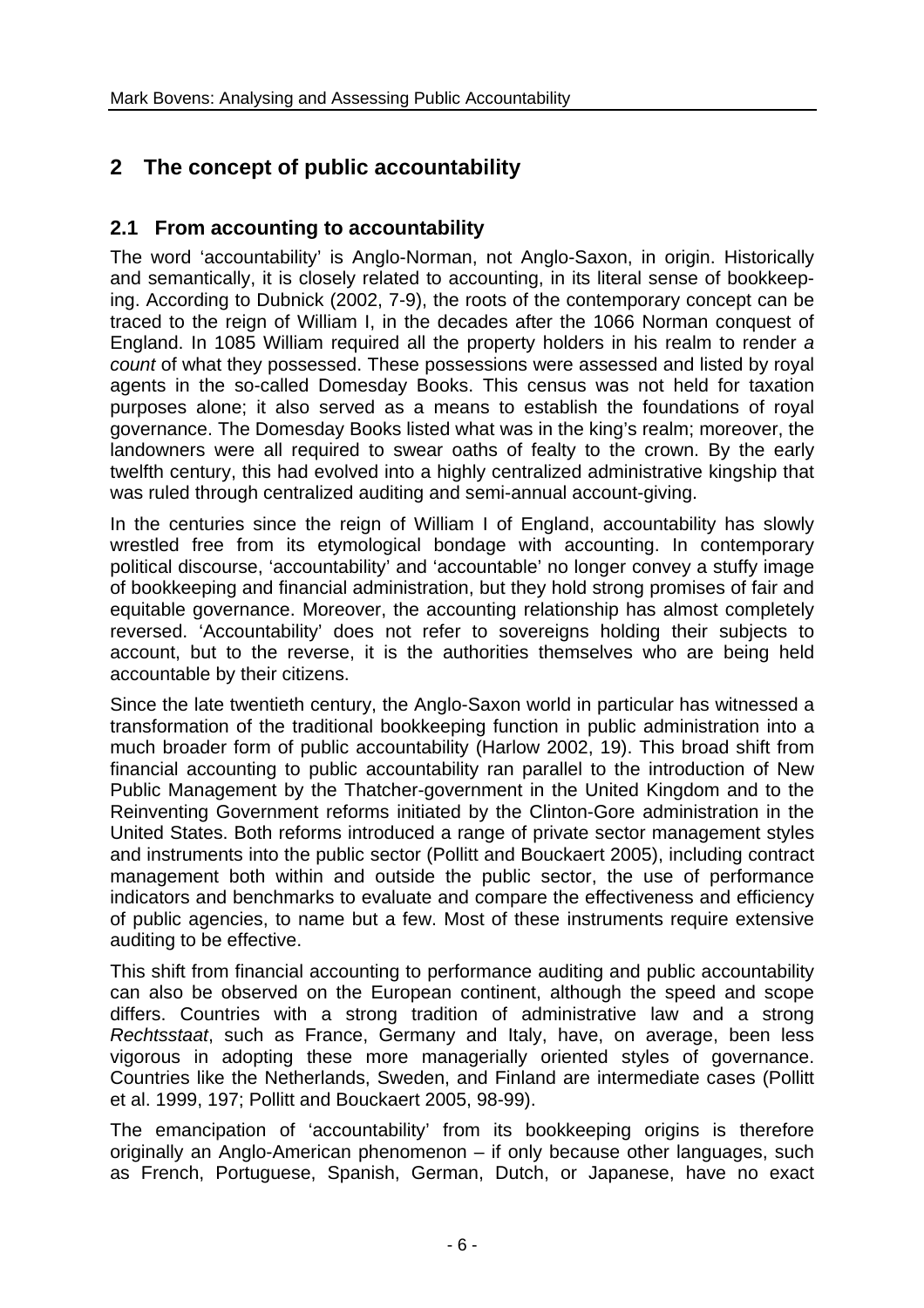equivalent and do not (yet) distinguish semantically between 'responsibility' and 'accountability' (Mulgan 2000; Harlow 2002, 14-15; Dubnick 2002).2

### **2.2 Accountability as an icon**

l

In the NPM ideology, public accountability is both an instrument and a goal. What started as an instrument to enhance the effectiveness and efficiency of public governance, has gradually become a goal in itself. Nowadays, accountability has become a Good Thing, of which it seems we cannot have enough (Pollit 2003, 89). As a concept, however, 'accountability' is rather elusive. It has become a hurrahword, like 'learning', 'responsibility', or 'solidarity', to which no one can object. It is one of those evocative political words that can be used to patch up a rambling argument, to evoke an image of trustworthiness, fidelity, and justice, or to hold critics at bay.

Melvin Dubnick (2002, 2-3) gives a fine example of the evocative use of the concept. He has made a scan of the legislation that has been proposed to the US Congress. The word 'accountability' occurs in the title of between 50 and 70 proposed bills in each two-year term. The focus of these 'accountability bills' is extremely broad and ranged in 2001-2002 from the Accountability for Accountants Act, the Accountability for Presidential Gifts Act, and the Arafat Accountability Act, to the Polluter Accountability Act, the Syria Accountability Act, and the United Nations Voting Accountability Act. The use of the term 'accountability' is usually limited to the title of these acts. In most bills, the term is rarely mentioned again, let alone defined. It is merely used as an ideograph, as a rhetorical tool to convey an image of good governance and to rally supporters (McGee 1980). Dubnick calls this the iconical role of the word 'accountability'. Accountability has become an icon for good governance both in the public and in the private sector.

For anyone reflecting on public accountability, it is impossible to disregard these strong evocative overtones. As an icon, the concept has become less useful for analytical purposes, and today resembles a garbage can filled with good intentions, loosely defined concepts, and vague images of good governance. Nevertheless, we should heed the summons from Dubnick (2002) to save the concept from its advocates and friends, as he so succinctly put it.

My general aim in this paper is to make the concept more amenable to empirical analysis. For example, it has been argued that the European Union suffers from serious accountability deficits (Harlow 2002; Fisher 2004; Van Gerven 2005, 63-103). But how can we establish the existence of accountability deficits? This paper tries to provide some analytical building blocks for addressing these types of value laden questions. In order to get a grip on these sort of questions, it is important to distinguish between conceptual, analytical and evaluative issues.

<sup>2</sup> In Germanic languages, such as Dutch, there is a distinction between *verantwoordelijkheid* and *verantwoording*, which to some extent resembles the contemporary distinction between 'responsibility' and 'accountability'. But even here, both obviously are semantically closely related, they are derived from *antwoorden*, and therefore closely connected to 'responsibility'. In Dutch policy discourse, 'accountability' is, therefore, often left untranslated, because it is taken to stand for a broad, loosely defined trend towards a more managerial approach in the public sector. In Dutch the word *rekenschap* (*Rechenschaft* in German) comes closest to the original, auditory meaning of accountability.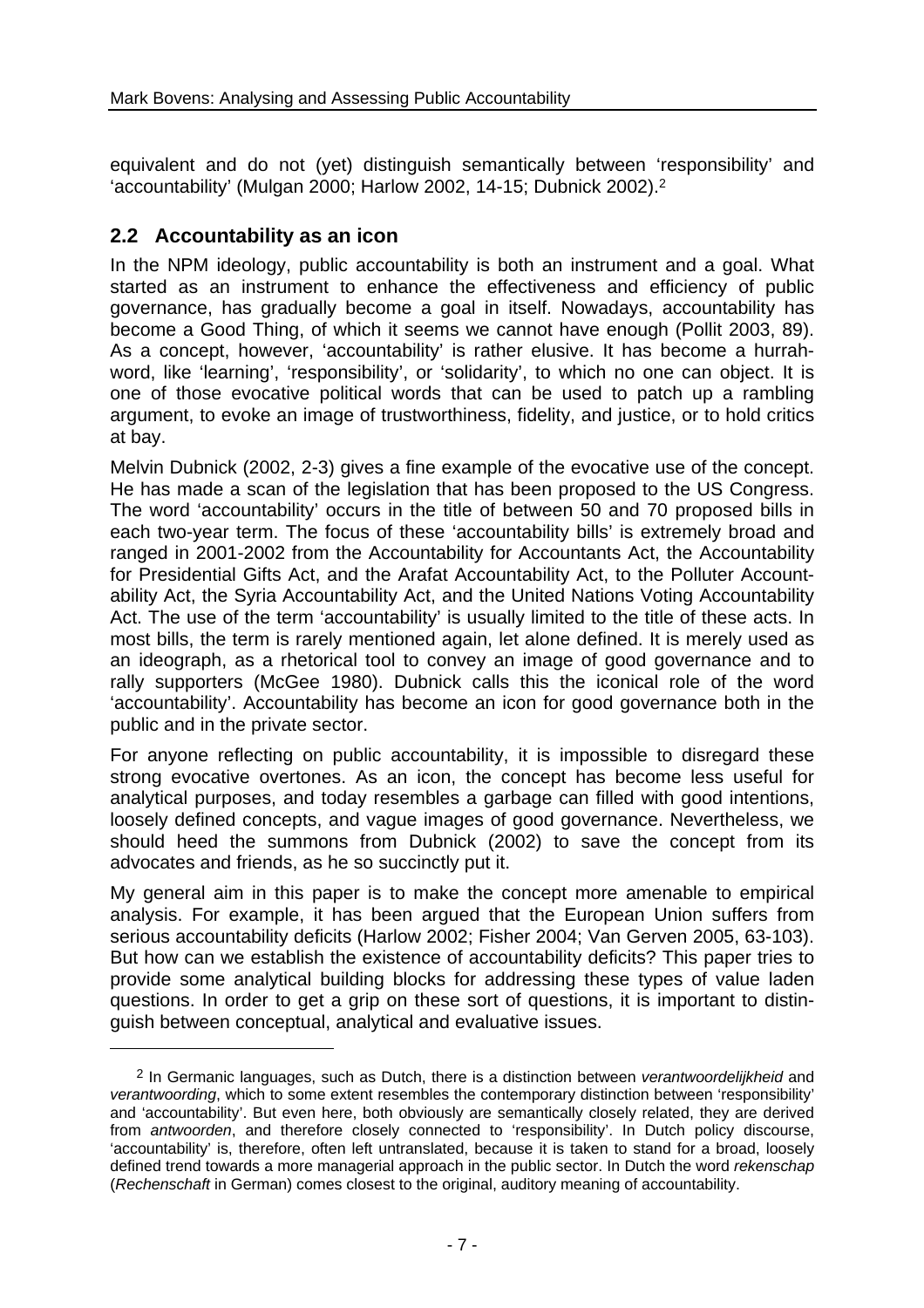First, the aim of this paper is to develop a parsimonious analytical framework that can help to *establish* more systematically whether organisations or officials, exercising public authority, are subject to public accountability at all. This is basically a mapping exercise – for example: what are the accountabilities, formal and informal, of a particular European agency? For this purpose we need to establish when a certain practice or arrangement qualifies as a form of accountability. In order to give more colour to our map, we also want to be able to distinguish several, mutually exclusive, types of accountability.

Secondly, and separately, this paper aims to develop an evaluative framework that can be used to *assess* these accountability maps more systematically. For this purpose we need perspectives that can help us to evaluate these arrangements: are the arrangements to hold the agency accountable adequate or not, sufficient or insufficient, effective or ineffective?

I will start with the analytical issues: which states of affaires qualify as 'accountability'?

# **2.3 Broad and narrow accountability**

In contemporary political and scholarly discourse 'accountability' often serves as an conceptual umbrella that covers various other distinct concepts. It is used as a synonym for many loosely defined political desiderata, such as transparency, equity, democracy, efficiency, responsiveness, responsibility, and integrity (Mulgan 2000b, 555; Behn 2001, 3-6; Dubnick 2002). The term 'has come to stand as a general term for any mechanism that makes powerful institutions responsive to their particular publics' (Mulgan 2003, 8).

Particularly in American scholarly and political discourse 'accountability' often is used interchangeably with 'good governance' or virtuous behaviour, as was already illustrated by the usage in the American bills. Accountability in this broad sense is a no-opposite concept, a concept 'without specified termination of boundaries' (Sartori 1970, 1042). For O'Connell (2005, 86), for example, accountability is present when public services have a high quality, at a low cost and are performed in a courteous manner. Considine, an Australian scholar, squares accountability with responsiveness, but in the very broad sense of 'the appropriate exercise of a navigational competence: that is, the proper use of authority to range freely, across a multirelationship terrain in search of the most advantageous path to success' (Considine 2002, 22). Koppell (2005) distinguishes no less than five different dimensions of accountability – transparency, liability, controllability, responsibility, responsiveness – that are each ideographs and umbrella concepts themselves. Such very broad conceptualisations of the concept make it impossible to establish empirically whether an organisation is accountable, because each of the various elements needs extensive operationalisation itself and because the various elements cannot be measured along the same scale. Some dimensions, such as transparency, are instrumental for accountability, but not constitutive of accountability, others, such as responsiveness, are more evaluative instead of analytical dimensions.

Accountability in this very broad sense is basically an evaluative, not an analytical concept. It is used to positively qualify a state of affaires or the performance of an actor. It comes close to 'responsiveness' and 'a sense of responsibility', a willingness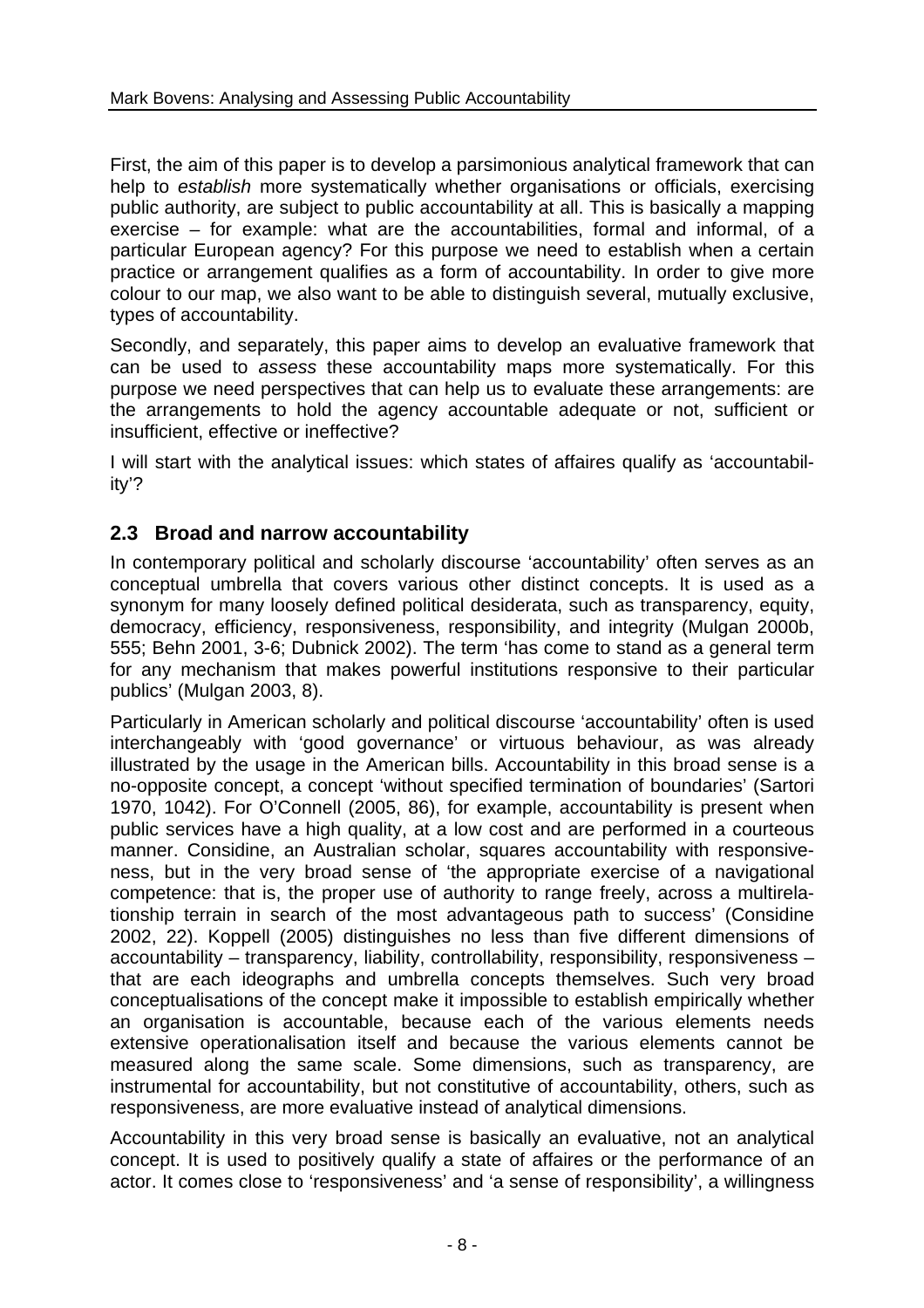to act in a transparent, fair, and equitable way. Elsewhere (Bovens 1998), I have called this active responsibility, or responsibility-as-virtue, because it is about the standards for proactive responsible behaviour of actors. Accountability in this broad sense is an essentially contested concept (Gallie 1962, 121), because there is no general consensus about the standards for accountable behaviour, and they differ from role to role, time to time, place to place, and from speaker to speaker.3

In this paper, I will not define the concept in such a broad, evaluative sense, but in a much more narrow, sociological sense. 'Accountability' is not just another political catchword; it also refers to concrete practices of account giving. I will stay close to its etymological and historical roots and define it as a specific social relation - following, among others, Day & Klein (1987, 5), Romzek and Dubnick (1998, 6), Lerner and Tetlock (1999, 255), McCandless (2001, 22), Scott (2000, 40), Pollit (2003, 89), and Mulgan (2003, 7-14).

The most concise description of accountability would be: 'the obligation to explain and justify conduct'. This implies a relationship between an actor, the accountor, and a forum, the account-holder, or accountee (Pollitt 2003, 89). Explanations and justifications are not made in a void, but vis-à-vis a significant other. This usually involves not just the provision of information about performance, but also the possibility of debate, of questions by the forum and answers by the actor, and eventually of judgment of the actor by the forum. Judgment also implies the imposition of formal or informal sanctions on the actor in case of malperformance or, for that matter, of rewards in case of adequate performance. This is what I would call *narrow accountability*.4 Elsewhere, I have called this passive responsibility (Bovens 1998, 26), or responsibility-as-accountability, because actors are held to account by a forum, ex post facto, for their conduct.

# **2.4 Accountability as a social relation**

Accountability in the narrow sense, as used in this paper, refers to a specific set of social relations that can be studied empirically. This raises taxonomical issues: when does a social relation qualify as a case of 'accountability'? Accountability will here be defined as *a relationship between an actor and a forum, in which the actor has an obligation to explain and to justify his or her conduct, the forum can pose questions and pass judgment, and the actor may face consequences*.

This relatively simple definition contains a number of elements that need further explanation. The *actor* can be either an individual, in our case an official or civil servant, or an organisation. With public accountability, the actor will often be a public institution or a government agency. The significant other, the *accountability forum*, can be a specific person, such as a superior, a minister, or a journalist, or it can be an agency, such as parliament, a court, or the audit office, but it can also be a more virtual entity, such as, in the case of public accountability, the general public.

The relationship between the forum and the actor often will have the nature of a principal-agent relation - the forum being the principal, e.g. parliament, who has

l

<sup>&</sup>lt;sup>3</sup> See Fisher (2004, 510) for similar observations about the use of 'accountability' in the European context.

<sup>4</sup> In German or Dutch this comes close to *Verantwortung*.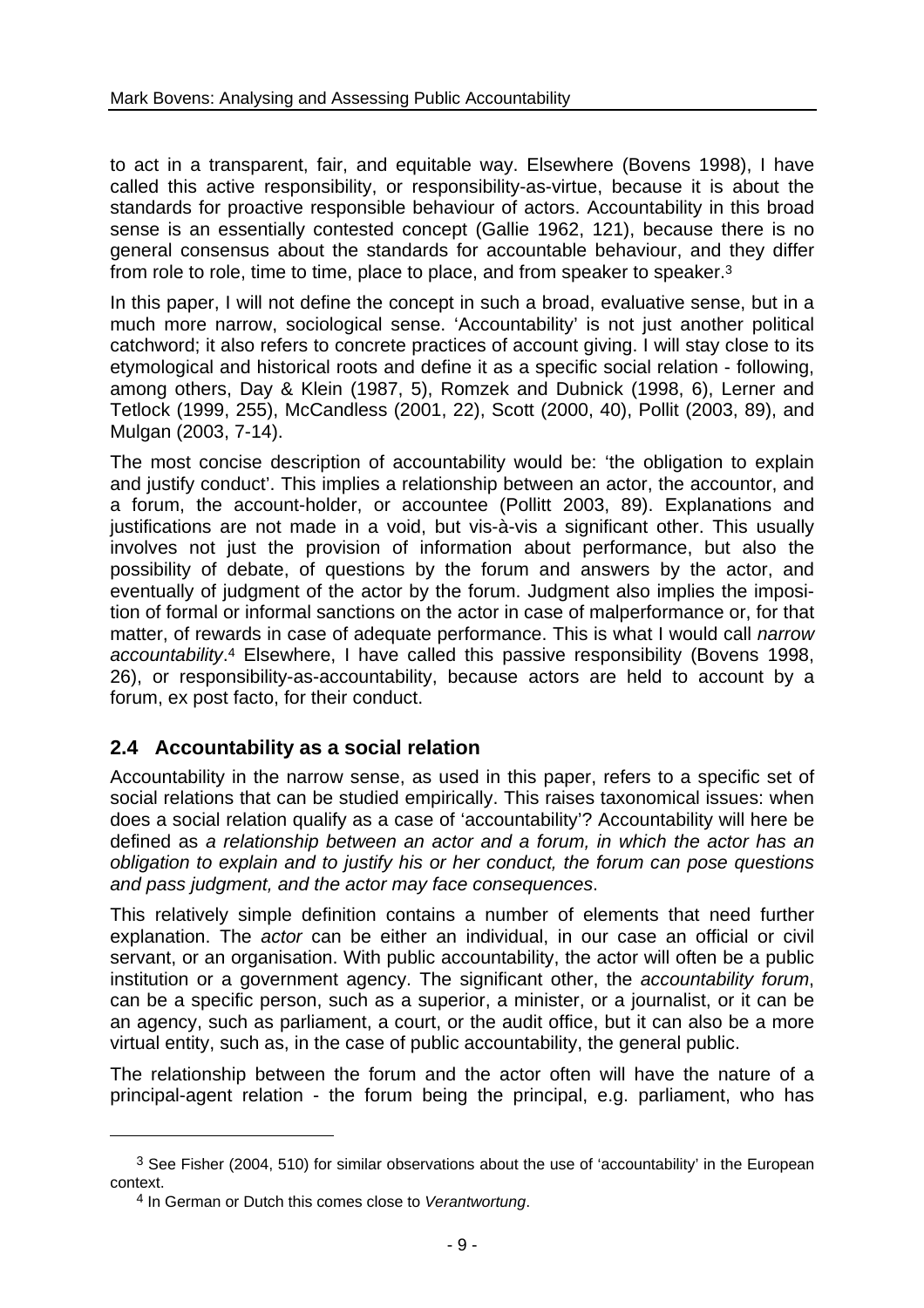delegated authority to a minister, the agent, who is held to account himself regularly about his performance in office. This is particular the case with political forms of accountability (Strom 2000; 2003). However, as we will see, in many accountability relations, the forums are not principals of the actors, for example courts in case of legal accountability or professional associations in case of professional accountability.

The *obligation* that lies upon the actor can be formal or informal. Public officials often will be under a formal obligation to render account on a regular basis to specific forums, such as supervisory agencies, courts, or auditors. In the wake of administrative deviance, policy failures, or disasters, public officials can be forced to appear in administrative or penal courts or to testify before parliamentary committees. A tragic example of the latter is the arms experts David Kelly, of the British Ministry of Defence, who was forced to testify before two parliamentary committees in the summer of 2003 about his press contacts regarding the Cabinet's claim that the regime of Saddam Hussein in Iraq could launch weapons of mass destruction – and who subsequently committed suicide. But the obligation can also be informal, as in the case of press conferences and informal briefings, or even self imposed, as in the case of voluntary audits.

The relationship between the actor and the forum, the actual account giving, usually consists of at least three elements or stages. First of all, it is crucial that the actor is obliged to *inform the forum about his conduct*, by providing various sorts of data about the performance of tasks, about outcomes, or about procedures. Often, particularly in the case of failures or incidents, this also involves the provision of explanations and justifications. Account giving is more than mere propaganda, or the provision of information or instructions to the general public. The conduct that is to be explained and justified can vary enormously, from budgetary scrutiny in case of financial accountability, to administrative fairness in case of legal accountability, or even sexual propriety when it comes to the political accountability of Anglo-American public officials.

Secondly, there needs to be a possibility for the forum to interrogate the actor and to *question* the adequacy of the information or the legitimacy of the conduct. Hence, the close semantic connection between 'accountability' and 'answerability'.

Thirdly, the forum may *pass judgement* on the conduct of the actor. It may approve of an annual account, denounce a policy, or publicly condemn the behaviour of an official or an agency. In passing a negative judgement, the forum frequently imposes sanctions of some kind on the actor.

It has been a point of discussion in the literature whether the *possibility of sanctions* is a constitutive element of accountability (Mulgan 2003, 9-11). Some would argue that a judgment by the forum, or even only the stages of reporting, justifying and debating, would be enough to qualify a relation as an accountability relation. I concur with Mulgan (2003, 9) and Strom (2003, 62) that the possibility of sanctions of some kind is a constitutive element of narrow accountability and that it should be included in the definition. The *possibility* of sanctions – not the actual imposition of sanctions makes the difference between non-committal provision of information and being held to account.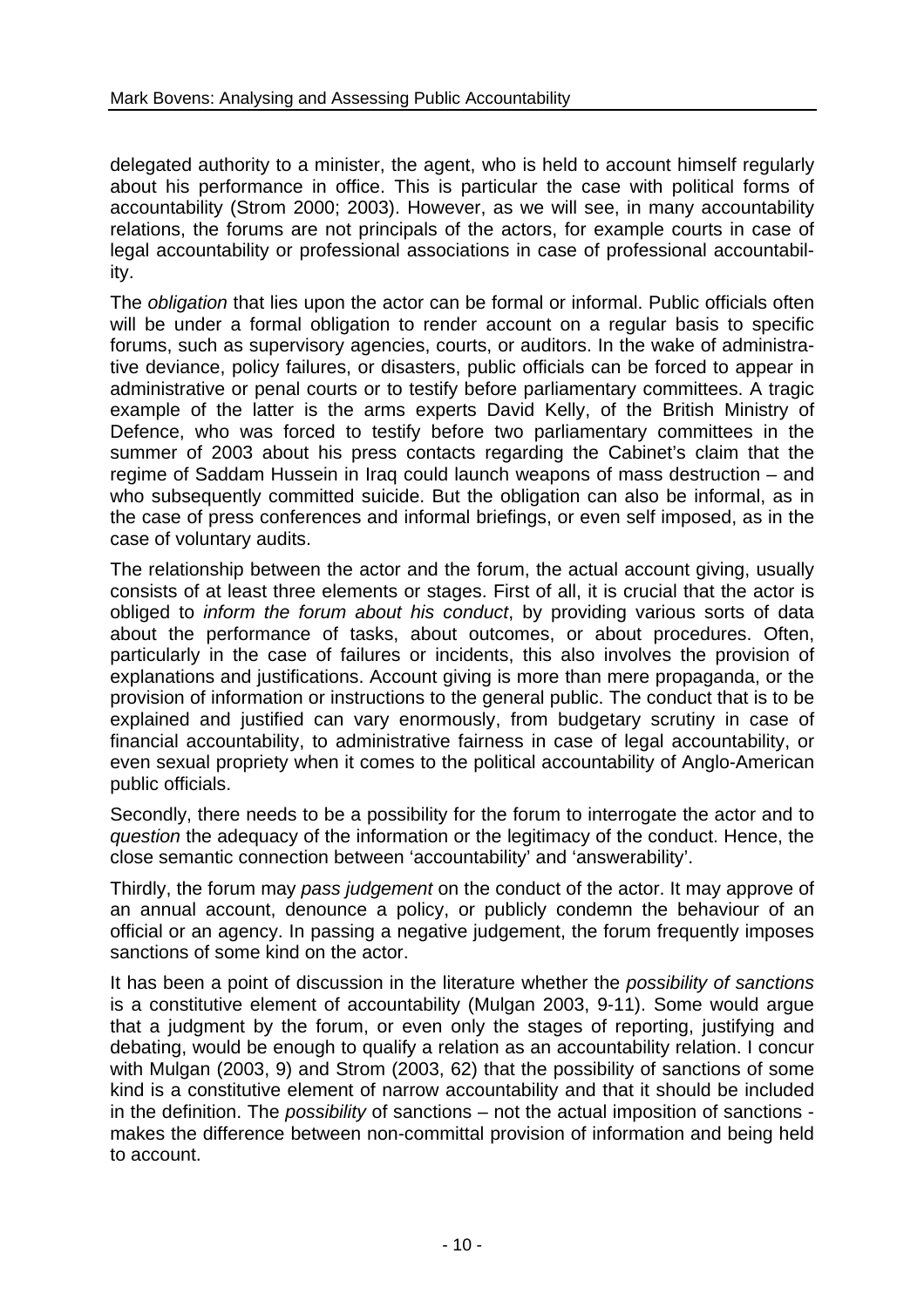However, 'sanction' has a rather formal and legal connotation. It would exclude important accountability forums, such as ombudsmen, who in many countries do not have the formal authority to sanction, but who can nevertheless be very effective in securing redress or reparation. Also, the term sanction would bias towards negative forms of scrutiny. Many accountability arrangements are not focussed on finding fault with actors - forums will often judge positively about the conduct of actors and will even reward them. I will therefore use a somewhat more neutral expression: the actor may *face consequences*.

These consequences can be highly formalized, such as official authorisations, financial rewards, fines, disciplinary measures, civil remedies or even penal sanctions, but they can also be based on unwritten rules, as in the case of the political accountability of a minister to parliament, where the consequence can comprise calling for the minister's resignation. Often the consequences will only be implicit or informal, such as the very fact of having to render account in front of televisioncameras, or, as was the case with David Kelly, the total disintegration of public image and career as a result of the negative publicity generated by the process (March and Olsen 1995, 167). The consequences can also consist in the use of veto powers by the forum. It can authorize, block, or amend decisions made by the actor (Strom 2003, 62).

It is not necessarily the forum itself which can or will impose rewards, remedies or sanctions. Academic visitation committees at colleges and universities, that exercise heavy scrutiny in national research exercises, are very real accountability forums for academic researchers. They pass judgement on the basis of self-study reports and visits to institutions, but cannot always impose sanctions in the case of default, or material rewards in the case of excellence – apart from handing out stars. This is left to research directors, deans and chancellors. The same holds for many ombudsmen and for many chambers of audit. They can scrutinize agencies, expose waste or mismanagement, and suggest improvements, but they cannot enforce them. That is left to parliament which has the power to put pressure on the minister, who in turn can put pressure on the heads of the agencies involved.5

# **2.5 What is 'public' about public accountability?**

l

A great many social relationships carry an element of accountability within. However, this paper solely concerns public accountability. 'Public' relates in this respect to a number of different aspects. In the first place, used in this context, 'public' should be understood to mean 'openness'. Account is not rendered discretely, behind closed doors, but is in principle open to the general public. The information provided about the actor's conduct is widely accessible, hearings and debates are open to the public and the forum broadcasts its judgement to the general public.

<sup>&</sup>lt;sup>5</sup> The example of the ombudsmen also shows that in some accountability regimes there can be a division of labour in the accountability process. Different arena's may take care of the different elements of accountability. For example, an ombusman, audit office, or an ad hoc committee, may gather the information about the conduct of an agency or civil servant. Its report will then be debated in parliament, which may consider the agency's performance to be inadequate, whereupon it is left to the minister, the media, or even the electorate to sanction.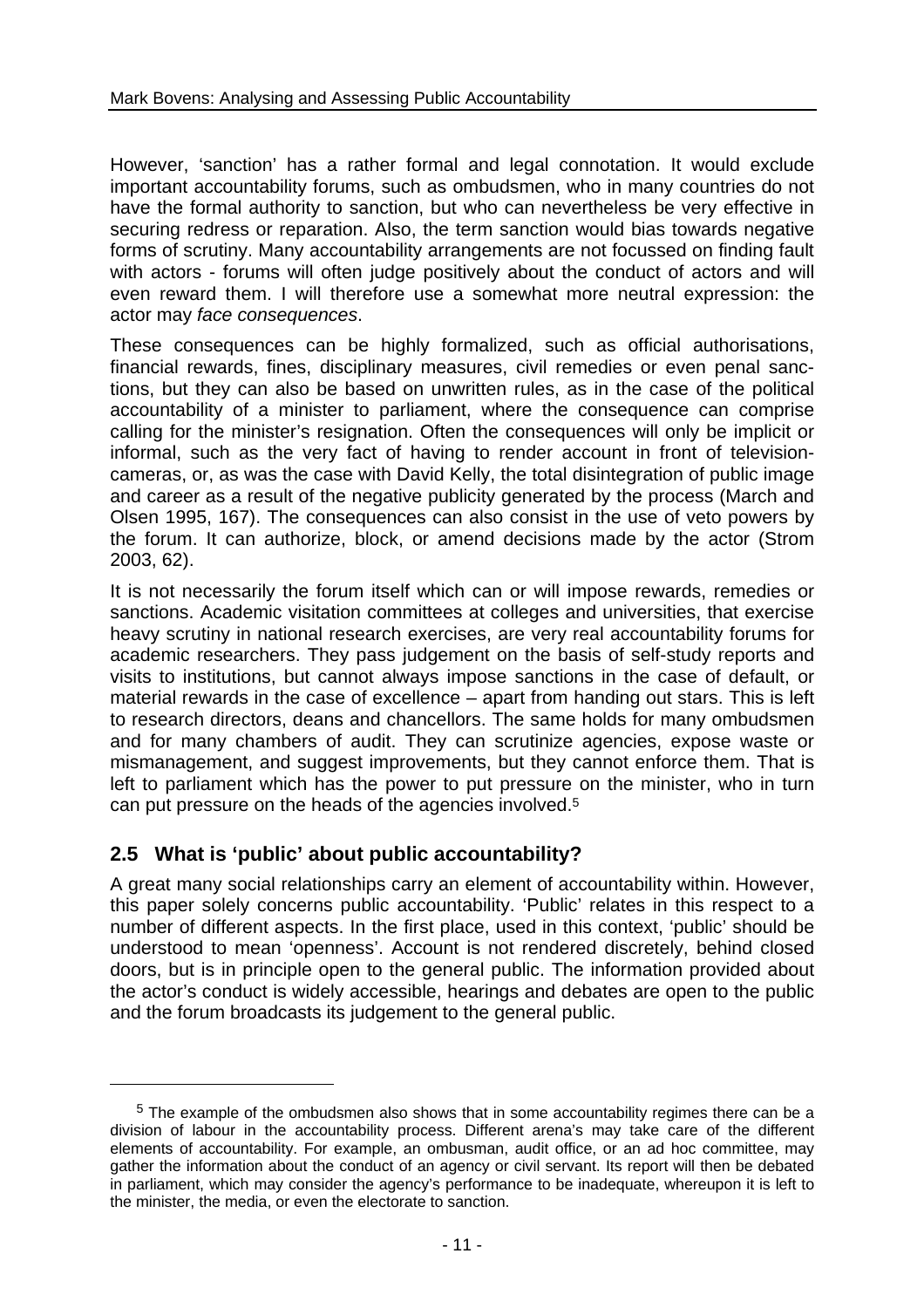In the second place, 'public' refers to the object of the account to be rendered. Public accountability mainly regards matters in the public domain, such as the spending of public funds, the exercise of public authorities, or the conduct of public institutions. It is not necessarily limited to public organisations, but can extend to private bodies that exercise public privileges or receive public funding (Scott 2000, 41). This also impacts on the accounting perspective. Public accountability implies the rendering of account for matters of public interest, i.e. an accounting that is performed with a view to the judgement to be passed by the citizens. In general, one could say that public accountability is accountability in and about the public domain.

# **2.6 What isn't accountability**

Box 1 identifies seven constitutive elements of what I have called narrow accountability. To qualify a social relation as a practice of public accountability for the purpose of this paper, there should be an actor who provides information about his conduct to some forum; there should also be explanation and justification of conduct – and not propaganda, or the provision of information or instructions to the general public. The explanation should be directed at a specific forum - and not be given at random. The actor must feel obliged to come forward – instead of being at liberty to provide any account whatsoever. There must be a possibility for debate and judgment by the forum, and an optional imposition of (informal) sanctions or rewards – and not a monologue without engagement. Finally, to qualify as *public* accountability, there should be public accessibility of the account giving – and not purely internal, discrete informing.

### *Box 1: Accountability as a social relation*

A relationship qualifies as a case of accountability when:

- 1. There is a relationship between an actor and a forum
- 2. in which the actor is obliged
- 3. to explain and justify
- 4. his conduct,
- 5. the forum can pose questions,
- 6. pass judgement,
- 7. and the actor may face consequences.

On this basis, an initial, rough selection can be made among the various administrative phenomena presenting themselves as forms of public accountability. For example, by no means are all of the innovations introduced under the guise of NPM able to be regarded as forms of accountability. Drafting citizen charters and protocols or implementing quality control systems and benchmarks do not constitute a form of accountability in themselves, as a relationship with a forum is lacking. Benchmarks and satisfaction surveys offer organisations the opportunity to gather information about their own conduct, but in most cases there is no formal or informal obligation to account for the results, let alone a possibility for debate and judgement by specific forums who can scrutinizes the organisation. At most these surveys can be used as inputs for external forums, such as parliament, supervisory boards, or the media, who then can hold public organisations to account. Focus groups and citizen panels, such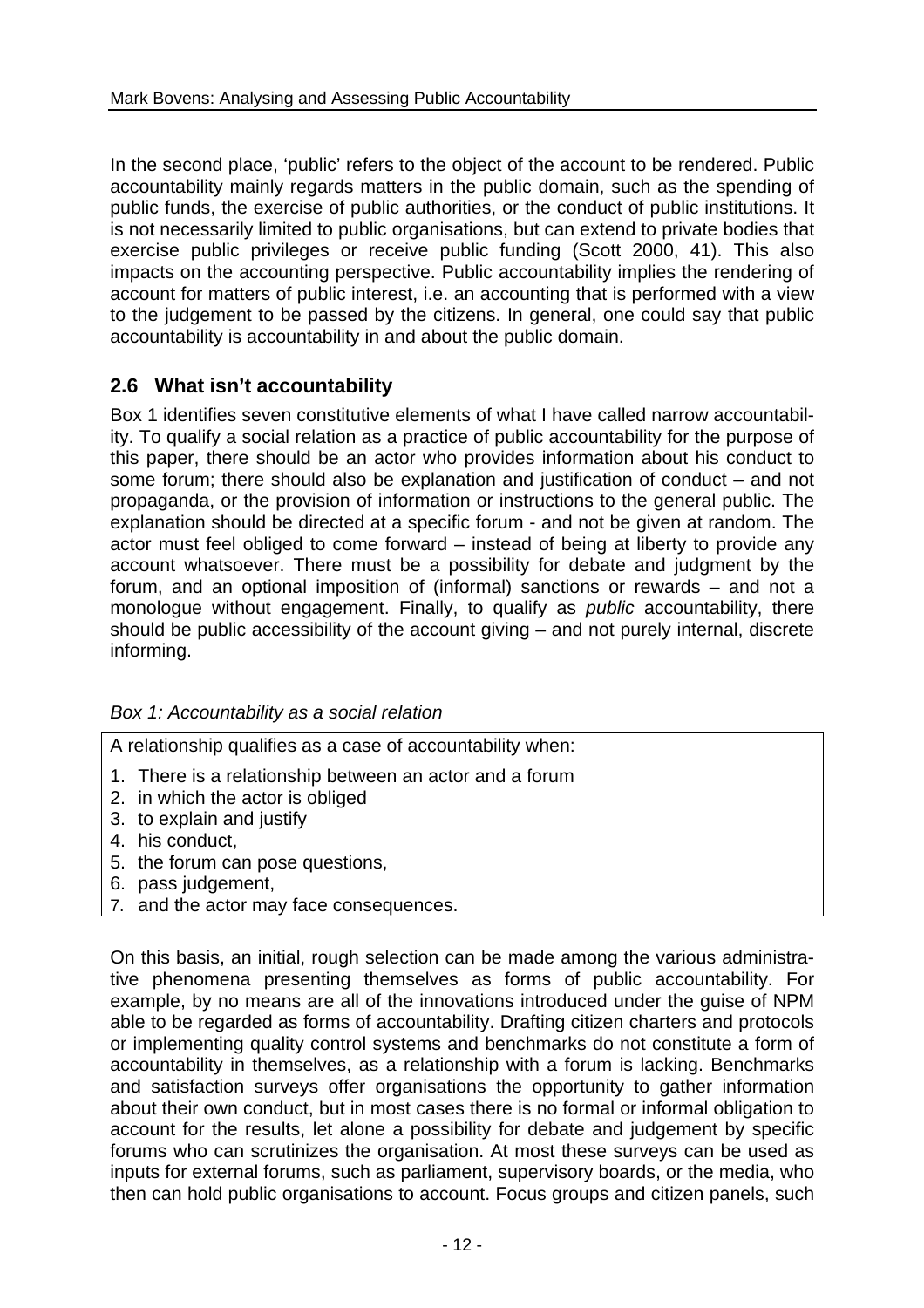as the People's Panel that was set up by the Blair government in the UK, may be considered to represent a forum, yet when solely used to test or evaluate products and services the organisation will rarely feel obliged to offer them any explanation or justification about its conduct, not to mention the fact that focus groups and panels have no authority to scrutinize the organisation. The Charter Mark assessments in Britain, in which public organisations volunteer for an extensive assessment of the quality of their public service delivery by independent Charter Mark Assessment Bodies, would probably come closest to (horizontal) accountability (Bellamy and Taylor 1995; Duggett 1998).

Transparency, which is often used as a synonym for accountability, is not enough to constitute accountability as defined here. Organisational transparency and freedom of information will often be very important prerequisites for accountability, because they may provide forums with the necessary information. However, transparency as such is not enough to qualify as a genuine form of accountability (Fisher 2004, 504), because it only sees to the element of publicness in public accountability, to the disclosure of information, the accessibility of the debates to the general public or the disclosure of the judgment. Therefore, public reporting, another offspring of the NPM reforms, does not in itself qualify as public accountability. Agencies make their annual reports, their assessment, and their benchmarks publicly available or they publish separate annual reports directed at a general audience (Algemene Rekenkamer 2004). But a public debate about the reported information will arise only if caught by the watchful eye of a journalist, an interest group or a lonely Internet activist, who in turn may stimulate a forum, such as a parliamentary standing committee, to hold the agency to account (Schillemans & Bovens 2004, 28).

Accountability should also be distinguished from responsiveness and participation (Mulgan 2003, 21). The European commission, in its White Paper on European Governance and some of the documents following it, sometimes tends to blur accountability with issues of representative deliberation (Harlow 2002, 185). It calls for more openness and a better involvement and more participation of a broad range of stakeholders in the EU policy process (European Commission 2003, 35-38) in order to enhance the EU's accountability. However, accountability as defined here, is in nature retrospective. Actors are to account to a forum after the fact. Responsiveness to the needs and preferences of a broad range of stakeholders and new forms of consultation and participation may be very important to enhance the political legitimacy of the EU, but they do not constitute accountability. They provide proactive inputs into the policy process and should be classified and studied separately for what they are: forms of consultation and participation. They lack the element of justification, judgment, and consequences.

The line between retrospective accounting and proactive policymaking can be thin in practice. It is perfectly sensible to hold actors accountable for their participation in decision making procedures: members of parliament may scrutinize ministers for their role in European councils; lobby- and interest groups may have to account to their members or constituencies for their stand in deliberative processes. Moreover, accountability is not only about control, it is also about prevention. Norms are (re)produced, internalised, and, where necessary, adjusted through accountability. The minister who is held to account by parliament for his conduct in the European Council, may feel obliged to adjust his policy, or parliament can decide to amend his mandate, if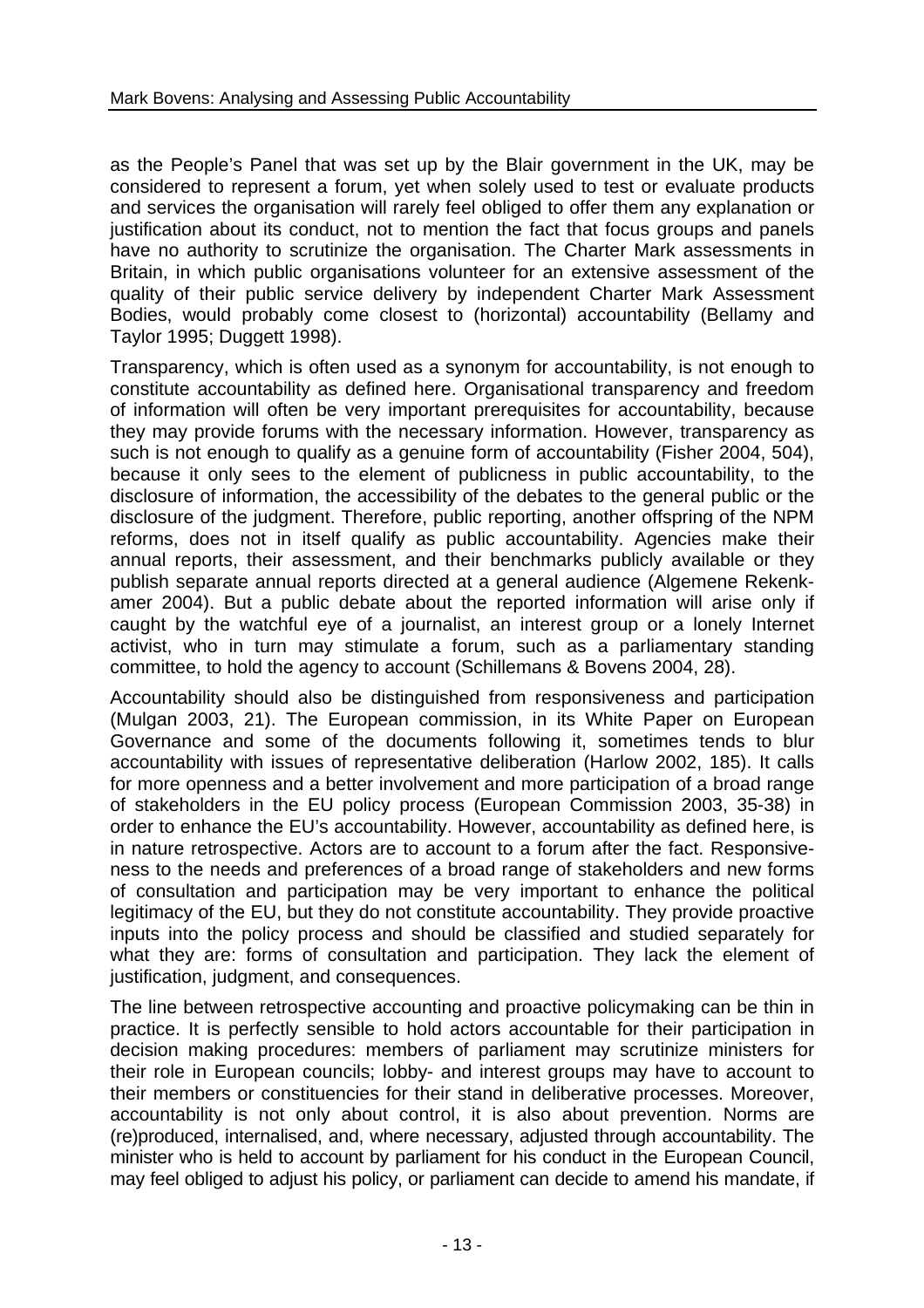his conduct was judged to be inadequate. Thus, ex post facto accountability can be an important input for ex ante policymaking.

Similarly, there is a fine line between accountability and controllability. Some would equate accountability with controllability. Lupia (2003, 35), for example, adopts a control definition of accountability: 'An agent is accountable to a principal if the principal can exercise control over the agent'. Accountability mechanisms are indeed important ways of controlling the conduct of public organisations. However, 'control', used in the Anglo-Saxon sense<sup>6</sup>, is broader than accountability and can include both ex ante and ex post mechanisms of directing behaviour (Scott 2000, 39). Control means 'having power over' and it can involve very proactive means of directing conduct, for example through straight orders, directives, financial incentives or laws and regulations. But these hierarchical, financial or legal mechanisms are not mechanisms of accountability per se, because they do not in themselves operate through procedures in which actors are to explain and justify their conduct to forums (Mulgan 2003, 19).

# **2.7 Relationships, arrangements and regimes**

Accountability is a relationship between an actor and a forum. This can be an occasional, contingent and informal relationship, for example between a politician and an inquisitive host in a talk show on television. In the case of public accountability these relations often have been institutionalised. They have been laid down in rules; standing practices and fixed routines may be in place, or the accountability process may be laid down in fixed forms, values, and instruments. I call an accountability relationship that has taken on an institutional character an accountability *arrangement*. An occasional, self-instituted evaluation of an independent agency does not constitute an accountability arrangement; a recurring, protocolled national academic research exercise certainly does.

An accountability *regime* is a coherent complex of arrangements and relationships. An example of this is the political accountability of the members of Cabinet in a parliamentary democracy. This parliamentary accountability comprises a system of interconnected, standardized forms of accountability, including obligations to inform, interpellations, parliamentary debates and inquiries, that in the Netherlands have been laid down in the Constitution, the Parliamentary Inquiry Act, the rules of procedure for the Houses and in unwritten constitutional rules.

Accountability maps will often consist of various layers. Public institutions, such as the European Commission for example, may be subjected to various accountability regimes, such as a political regime to the European Parliament and the Council, a legal accountability regime to the European Court, and an administrative regime, comprising of accountabilities to OLAF, the European Ombudsman and the European Court of Auditors. Each of these regimes may, in turn, consist of various formal arrangements and informal practices and relations.

l

 $6$  In French 'contrôle' has a much more restricted, reactive meaning. See Meijer (2002, 3).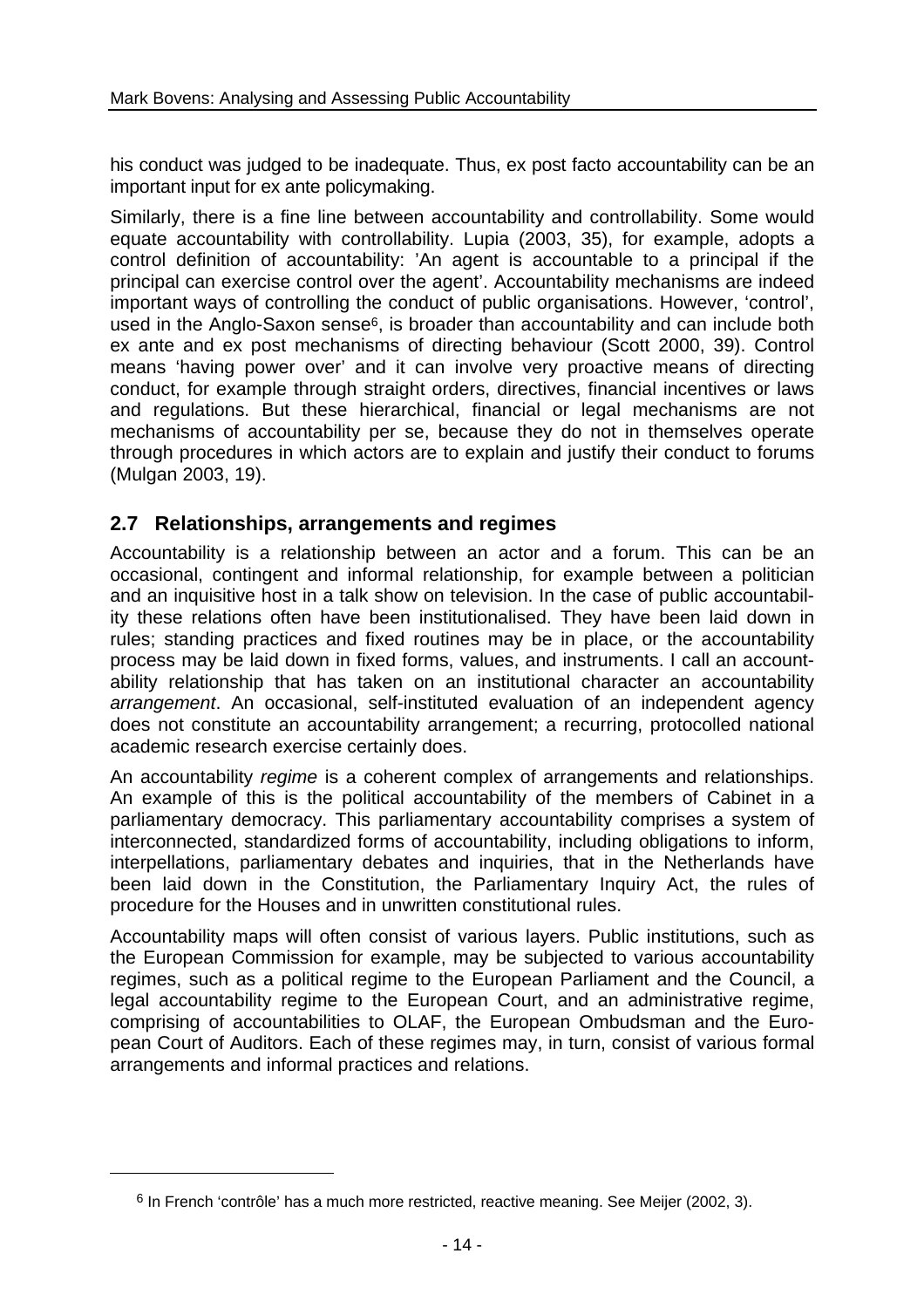# **3 Types of accountability**

l

Public accountability comes in many guises. Public institutions are frequently required to account for their conduct to various forums in a variety of ways. Figure 1 can help in making a further classification according to type of accountability.

#### *Figure 1*

Figure 1 illustrates the various elements contained within the concept of accountability. There are four important questions to be asked in this connection.

The first question in relation to accountability is always: *to whom* is account to be rendered? This will yield a classification based on the type of *forum* to which the actor is required to render account.

A second, logical question is: *who* should render account? Who is the *actor* required to appear before the forum? In ordinary social relationships amongst citizens, it is usually clear who the actor is who will render account. This is a far more complicated question to answer when it comes to public organisations.

The third question is: *about what* is account to be rendered? This concerns the question of the aspect of the conduct about which information is to be provided. This can yield classifications on the basis of e.g. financial, procedural or programmatic accountability (Day and Klein 1987, 26; Sinclair 1996; Behn 2001, 6-10).

The fourth question regards that of *why* the actor feels compelled to render account. This relates largely to the nature of the relationship between the actor and the forum, and in particular to the question of why the actor has an obligation to render account. This will subsequently lead to classifications based on the nature of the *obligation*, for example obligations arising from a hierarchical relationship, a contractual agreement or which have been voluntarily entered into. This yields a classification based on spatial metaphors: vertical, horizontal, or diagonal accountability.7

### **3.1 To whom is account to be rendered: the problem of many eyes**

Central to my definition of accountability is the actor-forum relationship. I propose therefore to elaborate first on the classification of accountability according to the question of to whom the actor is accountable. Public organisations and public managers operating in a constitutional democracy find themselves confronting at least five different types of forums and hence at least five different kinds of public accountability.8 I have deliberately used the words 'at least', as this classification is

 $7$  Stone (2000, 42) uses a somewhat similar spatial metaphor, and distinguishes upwards (to higher authorities), horizontal (to parallel institutions) and downwards accountability (to lower level institutions or groups), without, however, defining what constitutes 'higher', 'parallel' or 'lower'. Moreover, he applies it to the 'to whom' question, thereby somewhat confusing the nature of the forum and the nature of the obligation.

<sup>8</sup> See Day & Klein (1987); Romzek & Dubnick (1987); Romzek (1996); Sinclair (1996); Behn (2001, 59); Pollitt (2003, 93); and Mulgan (2003) for similar taxonomies.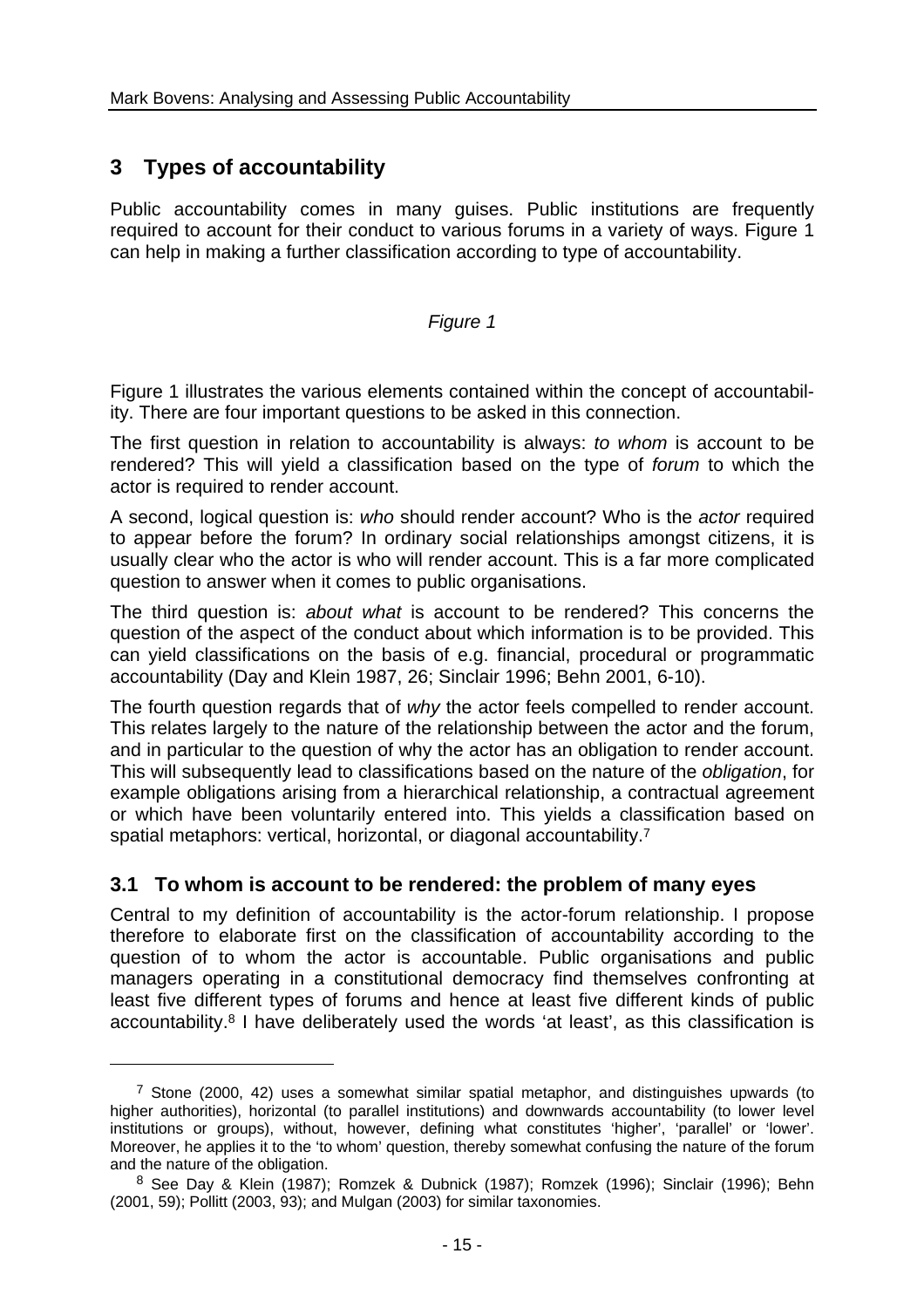not a limitative one.9 These forums generally demand different kinds of information and apply different criteria as to what constitutes responsible conduct. They are therefore likely to pass different judgments on the conduct of the public organisation or the public official. Hence public institutions are not infrequently faced with the *problem of many eyes*: they are accountable to a plethora of different forums, all of which apply a different set of criteria.

#### *Political accountability: elected representatives, political parties, voters, media*

Political accountability is an extremely important type of public accountability within democracies. Here, accountability often can be interpreted as a chain of principalagent relationships (Strom 2000). Voters delegate their sovereignty to popular representatives, who in turn, at least in parliamentary democracies, delegate the majority of their authorities to a cabinet of ministers. The ministers subsequently delegate many of their authorities to their civil servants or to various, more or less independent, administrative bodies. The mechanism of political accountability operates precisely in the opposite direction to that of delegation. In parliamentary systems with ministerial accountability, such as the United Kingdom, the Netherlands, and Germany, public servants and departmental units are accountable to their minister, who must render political account to parliament (Flinders 2001; Strom, Müller, and Bergman 2003). In a certain sense, the people's representatives render account to the voters at election time.10 Thus viewed, each of the links in the chain is, in turn, not only principal and agent, but also forum and actor. It is only the two ends of the chain – the voters and the executive public servants – who do not exchange roles. In nations characterised by political cabinets and political appointments, such as the United States, France and Belgium, political parties and party barons often also function as important, informal political forums. In many countries, the media are fast gaining power as informal forums for political accountability (Elchardus 2002; RMO 2003).

#### *Legal accountability: courts*

l

In most western countries, legal accountability is of increasing importance to public institutions as a result of the growing formalisation of social relations (Friedman 1985; Behn 2001, 56-58), or because of the greater trust which is placed in courts than in parliaments (Harlow 2002, 18). These can be the 'ordinary' civil courts, as in Britain, or also specialised administrative courts, as in France, Belgium, and The Netherlands (Harlow 2002, 16-18). In some spectacular cases of administrative deviance, such as the affaire du sang (the HIV contaminated blood products) in France or the Tangentopoli prosecutions in Italy, public officials have even been summoned before penal courts. For European public institutions and EU member states, the Court of First Instance and the European Court of Justice are additional and increasingly

<sup>9</sup> Sinclair (1996, 230), for example, also mentions personal accountability, in which the public manager is accountable to his or her personal conscience. However, I do not consider this as a form of *public* accountability.

<sup>&</sup>lt;sup>10</sup> This, at least is the theory. In political practice, the relations between voters and representatives do not always have a principle-agent or accountability nature because of prospective voting or because representatives have very broad unspecified mandates.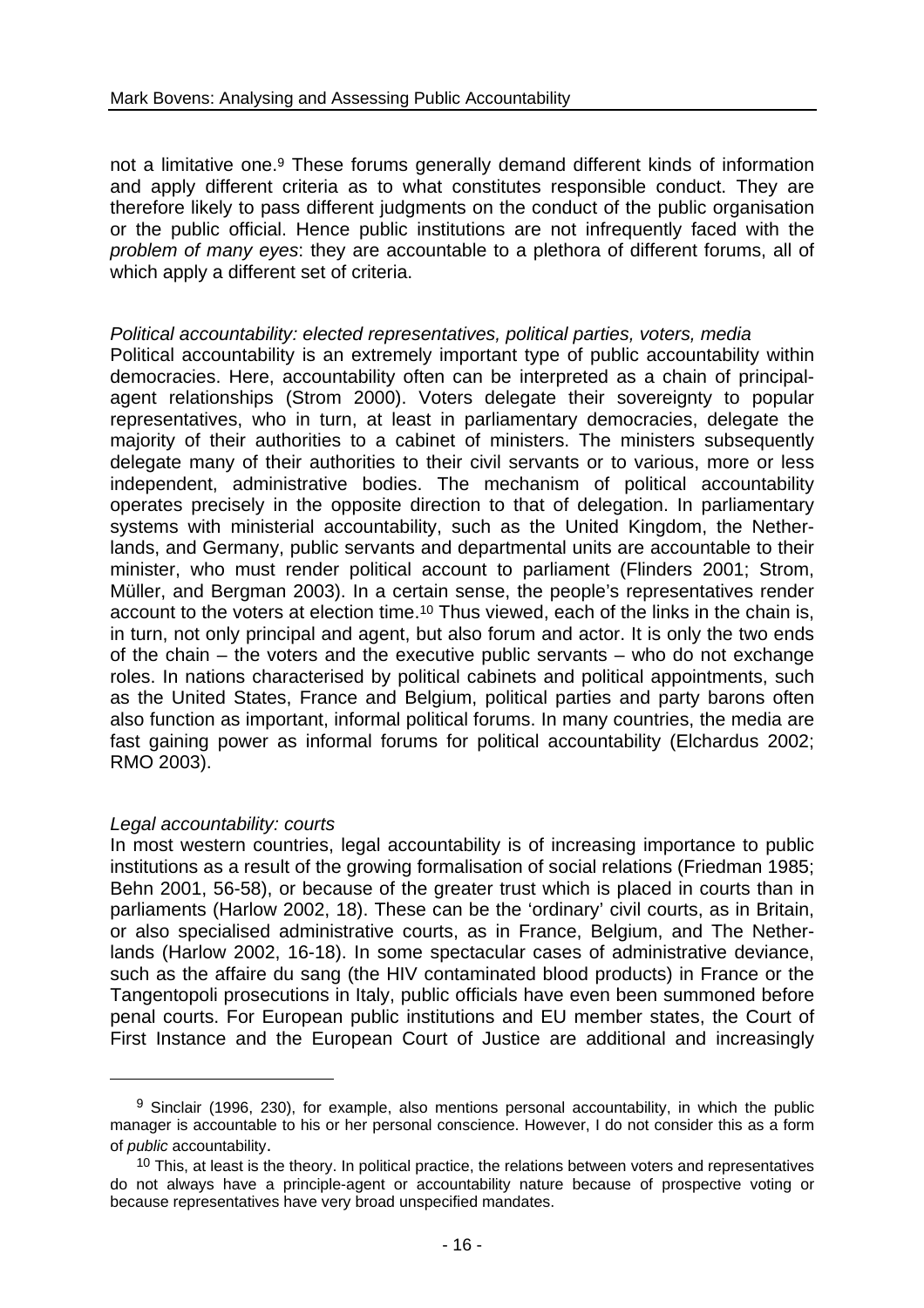important legal forums (Harlow 2002, 147-159). Legal accountability will usually be based on specific responsibilities, formally or legally conferred upon authorities. Therefore, legal accountability is the most unambiguous type of accountability, as the legal scrutiny will be based on detailed legal standards, prescribed by civil, penal, or administrative statutes, or precedent.

#### *Administrative: auditors, inspectors, and controllers*

Next to the courts, a wide range of quasi-legal forums exercising independent and external administrative and financial supervision and control, has been established in the past decades - some even speak of an 'audit explosion' (Power 1994). These new administrative forums vary from European, national, or local ombudsmen and audit offices, to independent supervisory authorities, inspector generals, anti-fraud offices, and chartered accountants.11 Also, the mandates of several national auditing offices have been broadened to secure not only the probity and legality of public spending, but also its efficiency and effectiveness (Pollitt and Summa 1997). These administrative forums exercise regular financial and administrative scrutiny, often on the basis of specific statutes and prescribed norms.12 This type of accountability arrangement can be very important for quangos and other executive public agencies.

#### *Professional accountability: professional peers*

l

Many public managers are, apart from being general managers, professionals in a more technical sense. They have been trained as engineers, doctors, veterinarians, teachers, or police officers (Abbot 1988; Freidson 2001). This may imply accountability relationships with professional associations and disciplinary tribunals. Professional bodies lay down codes with standards for acceptable practice that are binding for all members. These standards are monitored and enforced by professional supervisory bodies on the basis of peer review. This type of accountability relation will be particularly relevant for public managers who work in professional public organizations, such as hospitals, schools, psychiatric clinics, research institutes, police departments, or fire brigades.

#### *Social accountability: interest groups, charities and other stakeholders*

In reaction to a perceived lack of trust in government, there is an urge in many western democracies for more direct and explicit accountability relations between public agencies on the one hand and clients, citizens and civil society on the other hand (McCandless 2001). Influenced by the debate on corporate social responsibility and corporate governance in business, more attention has been being paid to the role of NGOs, interest groups and customers or clients as relevant 'stakeholders' not only in determining policy, but also in rendering account (European Commission 2001; Algemene Rekenkamer 2004). Agencies or individual public managers should feel obliged to account for their performance to the public at large or, at least, to civil

<sup>&</sup>lt;sup>11</sup> See for the rise of administrative accountability in the EU: Harlow (2002, 108-143), Magnette (2003), Lafan (2003), and Pujas (2003).

<sup>&</sup>lt;sup>12</sup> The rise of these administrative watchdogs raises interesting reflexive issues: how do these accountability forums account for themselves? See Pollitt & Summa (1997) and Day and Klein (2001).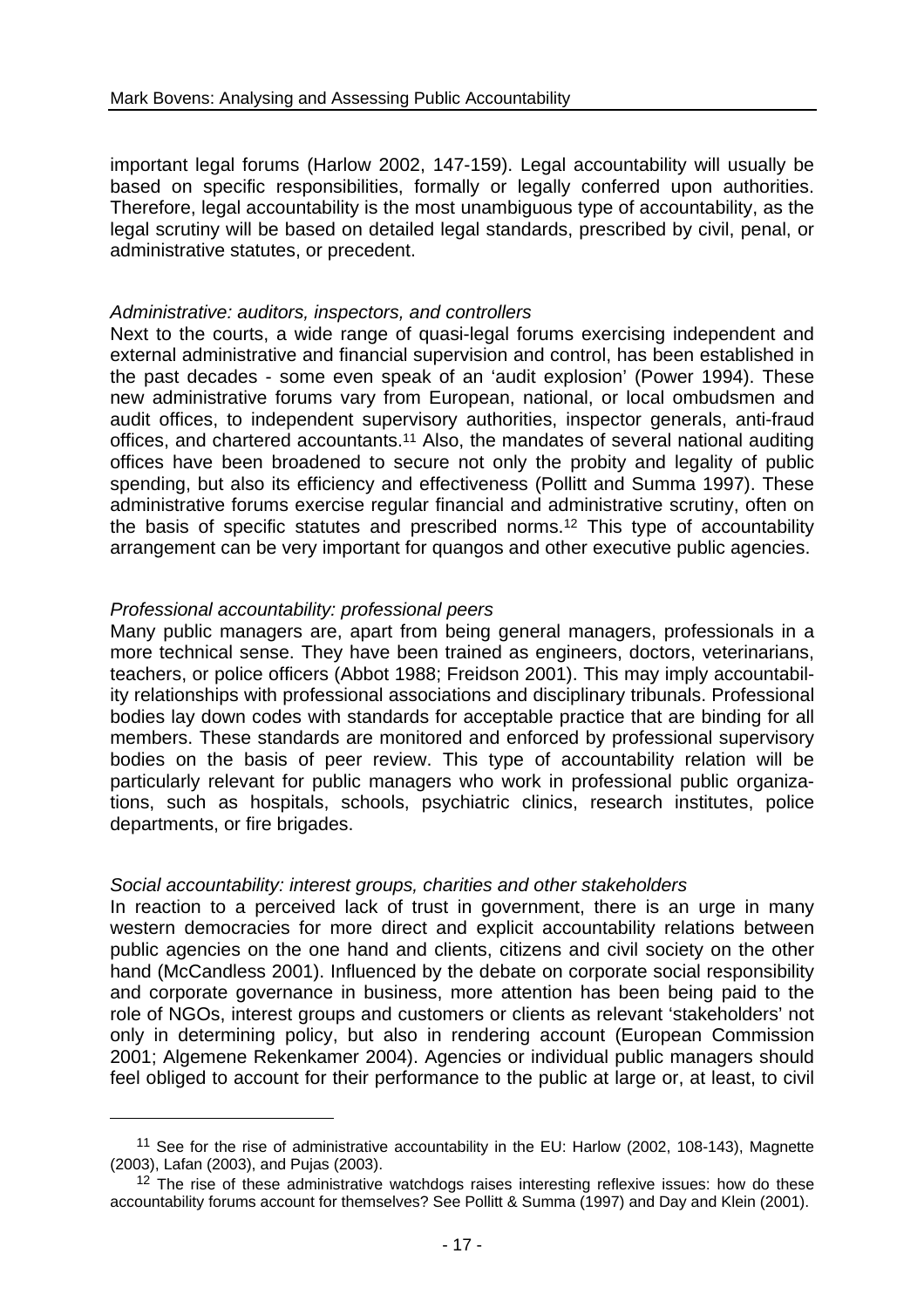interest groups, charities, and associations of clients. A first step in this direction has been the institution of public reporting and the establishment of public panels. The rise of the internet has given a new dimension to this form of public accountability. Increasingly, the results of inspections, assessments and benchmarks are put on the internet. For example, in The Netherlands, as in the UK (Pollitt 2003, 41-45), the National Board of School Inspectors, makes its inspection reports on individual schools widely available on the internet. Parents, journalists, and local councils easily can compare the results of a particular school with similar schools in the region, because quantitative and comparative benchmarks are provided for, but they also have access to the quite extensive qualitative reports. Even though there is little evidence, so far, that many parents exercise exit or voice on the basis of these qualitative reports, local principals increasingly do feel obliged to publicly account for themselves (Meijer 2004).

It remains an empirical question to what extent these groups and panels already are full accountability mechanisms, because, as we saw, the possibility of judgment and sanctioning often are lacking. Also, not all of these accountability relations involve clearly demarcated, coherent and authoritative forums that the actor reports to and could debate with.

# **3.2 Who is the actor: The problem of many hands13**

Accountability forums often face similar problems as public institutions, but then in reverse. They can be confronted with multiple potential actors. For outsiders, it is often particularly difficult to unravel who has contributed in what way to the conduct of an agency and who, and to what degree, can be brought to account for its actions. This is the *problem of many hands* (Thompson 1980, 905). Policies pass through many hands before they are actually put into effect. Decrees and decisions are often made in committees and cross a number of desks before they (often at different stages and at different levels) are implemented. New members of committees, of administrative bodies, and of departments conform to the traditions, rules, and existing practices (or what they think are the traditions, rules, and existing practices) and sometimes contribute ideas and rules of their own. However, they often leave before those ideas and rules can be put into practice, or before it becomes obvious that they did not work very well. Thus, the conduct of an organisation often is the result of the interplay between fatherless traditions and orphaned decisions.

Who then, should be singled out for accountability, blame and punishment? With large public organisations, there are four accountability strategies for forums to overcome the problem of many hands.

### *Corporate accountability: the organisation as actor*

Many public organisations are corporate bodies with an independent legal status. They can operate as unitary actors and can be held accountable accordingly. Most western countries accept corporate liabilities in civil, administrative, and even criminal law. Public organisations are usually included in these corporate liabilities, with the exception of criminal liability. Most European countries acknowledge penal immuni-

l

<sup>&</sup>lt;sup>13</sup> This paragraph is adapted from Bovens (1998).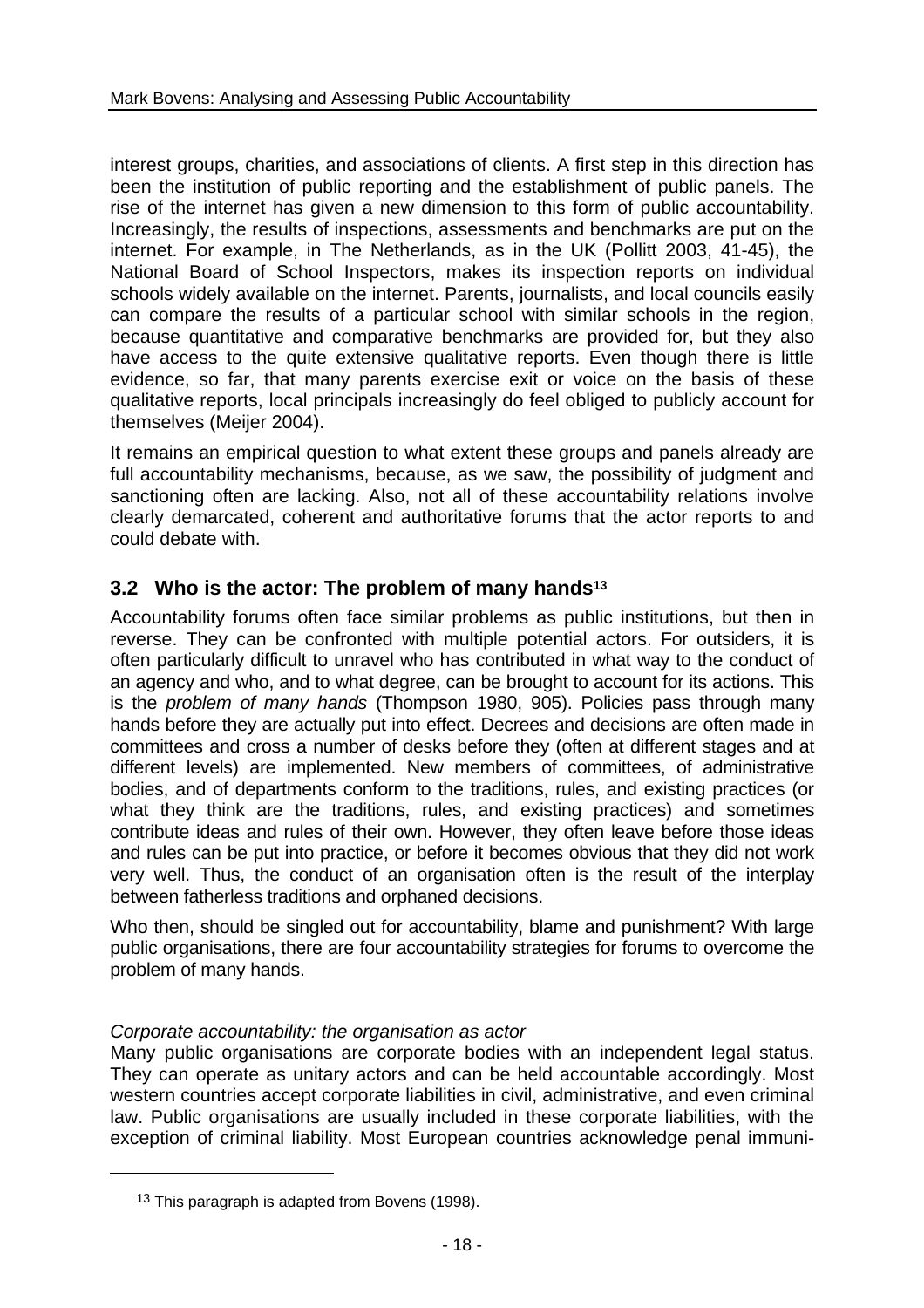ties for all public bodies. Some, such as the UK, France, and The Netherlands, accept criminal liabilities for local public bodies, but not for the organs of the state. Only Norway, Denmark, and Ireland accept criminal liability of both central and local government (Roef 2001). Legal and administrative forums often follow this corporate accountability strategy. They can in this way circumnavigate the troublesome issues of identification and verification of individual actors. In the event of organisational deviance, they can turn directly to the organisation and hold it to account for the collective outcome, without having to worry too much about which official has met what criteria for responsibility.

#### *Hierarchical accountability: One for all*

This is the official venue for public accountability in most public organisations, and with regard to most types of accountability relationships, with the exception of professional accountability*.* It is particularly dominant in political accountability relations, for example in the Westminster system of ministerial responsibility. Underlying hierarchical strategies of accountability is a pyramidal image of complex organisations. Processes of calling to account start at the top. The rank and file do not appear before external forums but hide behind the broad shoulders of the minister, the CEO or the commander in chief, who, at least in dealings with the outside world, assumes complete responsibility and takes all the blame. However, the lower echelons can, in turn, be addressed by their superiors regarding questions of internal, organisational accountability. In the case of hierarchical schemes, processes of calling to account thus take place along the strict lines of the `chain of command' and the middle managers are, in turn, both actor and forum.

#### *Collective accountability: All for one*

Public organisations are collectives of individual officials. Theoretically, a forum could therefore also apply a collective strategy of accountability and pick any member of the organisation and hold it personally accountable for the conduct of the organisation as a whole, by virtue of the fact that it is a member of the organisation. This makes quick work of the practical sides of the problem of many hands. In the case of organisational misconduct, every member of the organisation can be held accountable. The major difficulty with collective accountability lies with its moral appropriateness. Collective arrangements of personal accountability are barely reconcilable with legal and moral practices and intuitions current in modern western democracies. They are not sophisticated enough to do justice to the many differences that are important in the imputation of guilt, shame, and blame. It makes a substantial difference whether someone, for example in the case of the Eurostat frauds, is the director of Eurostat who ordered secret accounts to be opened, the head of the financial department who condoned the unofficial deposits, or a simple statistician who was just collecting and processing data. A collective accountability strategy will only be appropriate and effective in specific circumstances, for example with small, collegiate public bodies.

#### *Individual accountability*: *Each for himself*

During the judgement phase, which can involve the imposition of sanctions, hierarchical and collective accountability strategies often run up against moral objections,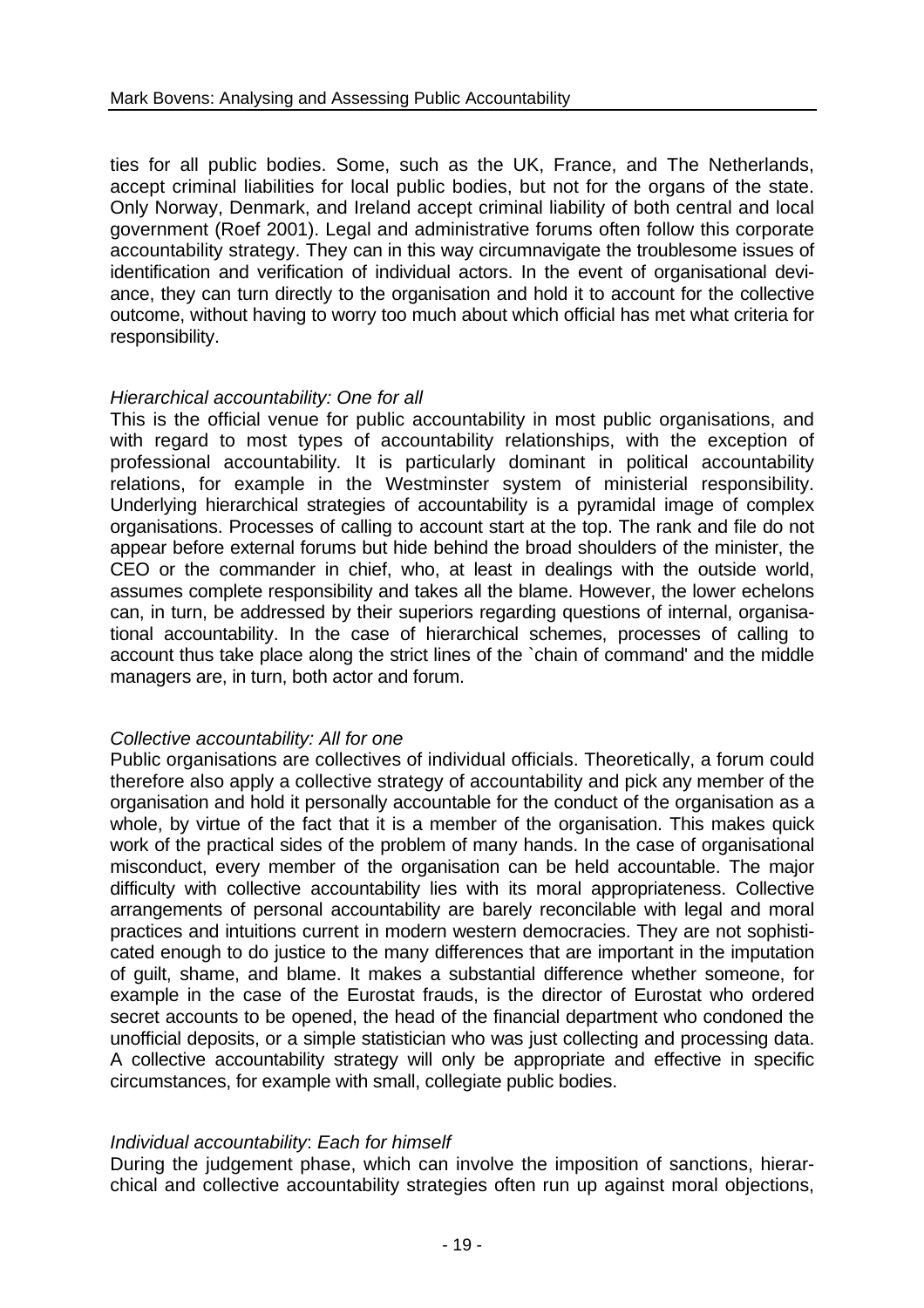as a proportional relation between crime and punishment is by no means always evident. An individual accountability in which each individual official is held proportionately liable for his personal contribution to the infamous conduct of the organisation, is from a moral standpoint a far more adequate strategy. Under this approach, each individual is judged on the basis of his actual contribution instead of on the basis of his formal position. Individual officials will thus find it impossible to hide behind their organisation or minister, while those in charge are not required to shoulder all the blame. This approach is characteristic for professional accountability. In the case of medical errors, individual physicians are called to account by the disciplinary tribunal, which attempts to establish precisely the extent to which the physician's individual performance satisfied professional standards.

### **3.3 Which aspect of the conduct: financial, procedural, product, and so forth**

A condition for accountability was said to be that an actor must have an obligation to explain and provide justification for his conduct to a forum. There are many aspects to this conduct, making it possible to distinguish a number of accountability relationships on the basis of the aspect that is most dominant (Day and Klein 1987, 26; Sinclair 1996; Behn 2001, 6-10). This will often concur with the classification made according to type of forum. In the case of legal accountability, the legality of the actor's conduct will obviously be the dominant aspect while professional accountability will be centred on the professionalism of the conduct. Political and administrative accountability frequently involve several aspects. An audit by the Chamber of Audit, for example, may be classified as financial accountability if the focus is on the financial propriety of the audit, as legal accountability if the legality of the conduct is at issue, or as administrative if the central concern is the efficiency of the policy of the organisation. Another distinction found in the literature is that between accountability for the procedure or process and accountability for the product or content (Day and Klein 1987, 27).

# **3.4 The nature of the obligation: vertical, diagonal and horizontal accountability**

Why would an actor render account to a forum? Very generally speaking, there are two possibilities: in the first place, because he is being forced to, or could be forced to and second, because he voluntarily does so. *Vertical* accountability refers to the situation where the forum formally wields power over the actor, perhaps due to the hierarchical relationship between actor and forum, as is the case of the executive organisation that is accountable to the minister or (over the head of the minister) to Parliament. The majority of political accountability arrangements, that are based on the delegation from principles to agents (Lupia 2003, 34-35), are forms of vertical accountability. In most cases of legal accountability too, the forum has the formal authority to compel the actor to give account, although this is not based on a principal-agent relationship, but on laws and regulations.

At the complete other end of the spectrum is social accountability. Here, a hierarchical relationship is generally lacking between actor and forum, as are any formal obligations to render account. Giving account to various stakeholders occurs basically on a voluntary basis with no intervention on the part of a principal. So far,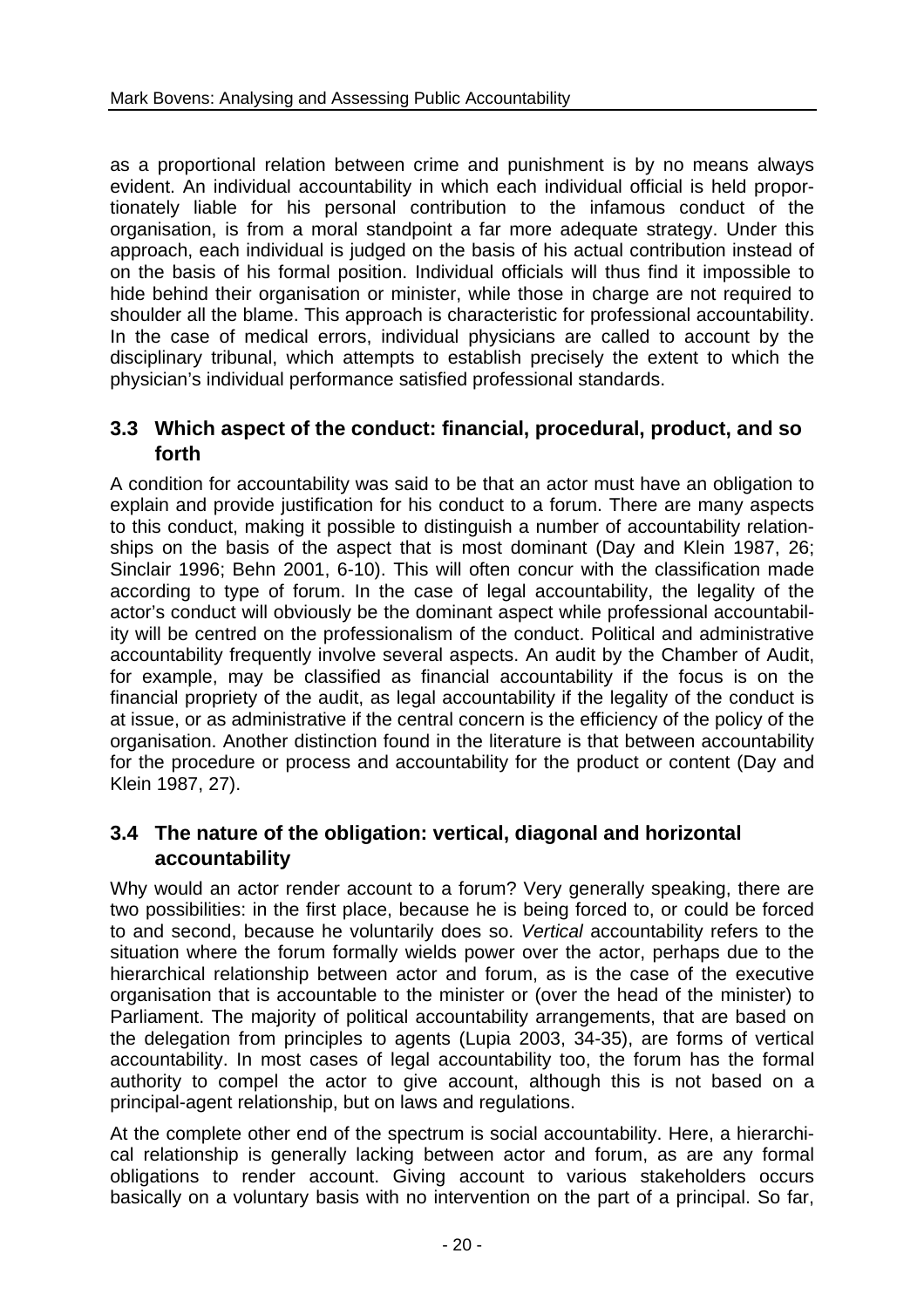the obligation felt by agencies to publicly account for themselves is moral in nature, and not based on legal requirements. Such accountability could be termed *horizontal*  accountability*.* 

Administrative accountability relations are usually an intermediary form, with account being rendered to another public organisation that has been charged by a principal – parliament or minister – to supervise or monitor the agent's conduct. The National Ombudsman and the Chamber of Audit, inspectorates, supervisory authorities, and accountants stand in no direct hierarchical relationship to public organisations and have few powers to enforce their compliance. This could be described as a *diagonal* accountability system (Schillemans and Bovens 2004) because of the fact that it constitutes an intermediate form, namely that of accountability in the shadow of the hierarchy. The majority of supervisory authorities ultimately report to the minister or to parliament and thus derive the requisite informal power from this. These controlling agencies are auxiliary forums of accountability that were instituted to help the political principals control the great variety of administrative agents, but gradually they have acquired a legitimacy of their own and they can act as independent accountability forums.

Most forms of professional accountability also are more or less diagonal accountability systems of some kind. A strict hierarchy and a principle-agent relationship are absent, yet the external obligation to account is there.

### *Figure 2*

# **3.5 Mapping accountability**

A number of questions can serve as a guide in the empirical analysis of accountability relationships and arrangements. Obviously, the first question is whether a social relation or practice is an accountability relationship at all. This is a dichotomous exercise that follows the logic of either-or (Sartori 1970, 1039). The main question is: do the phenomena in my sample qualify as full accountability or are they something else, such as participation, responsiveness or transparency?

Next comes the question of the kinds of accountability concerned, and the way in which these can be classified: what types of accountabilities are present? Various classification options were suggested in the previous section. Box 2 gives an overview of the various dimensions of accountability that can be distinguished on the basis of the narrow definition of accountability that has been used in this paper. These are distinctive, unrelated classification dimensions. Each accountability relation can be classified on each of the four dimensions separately.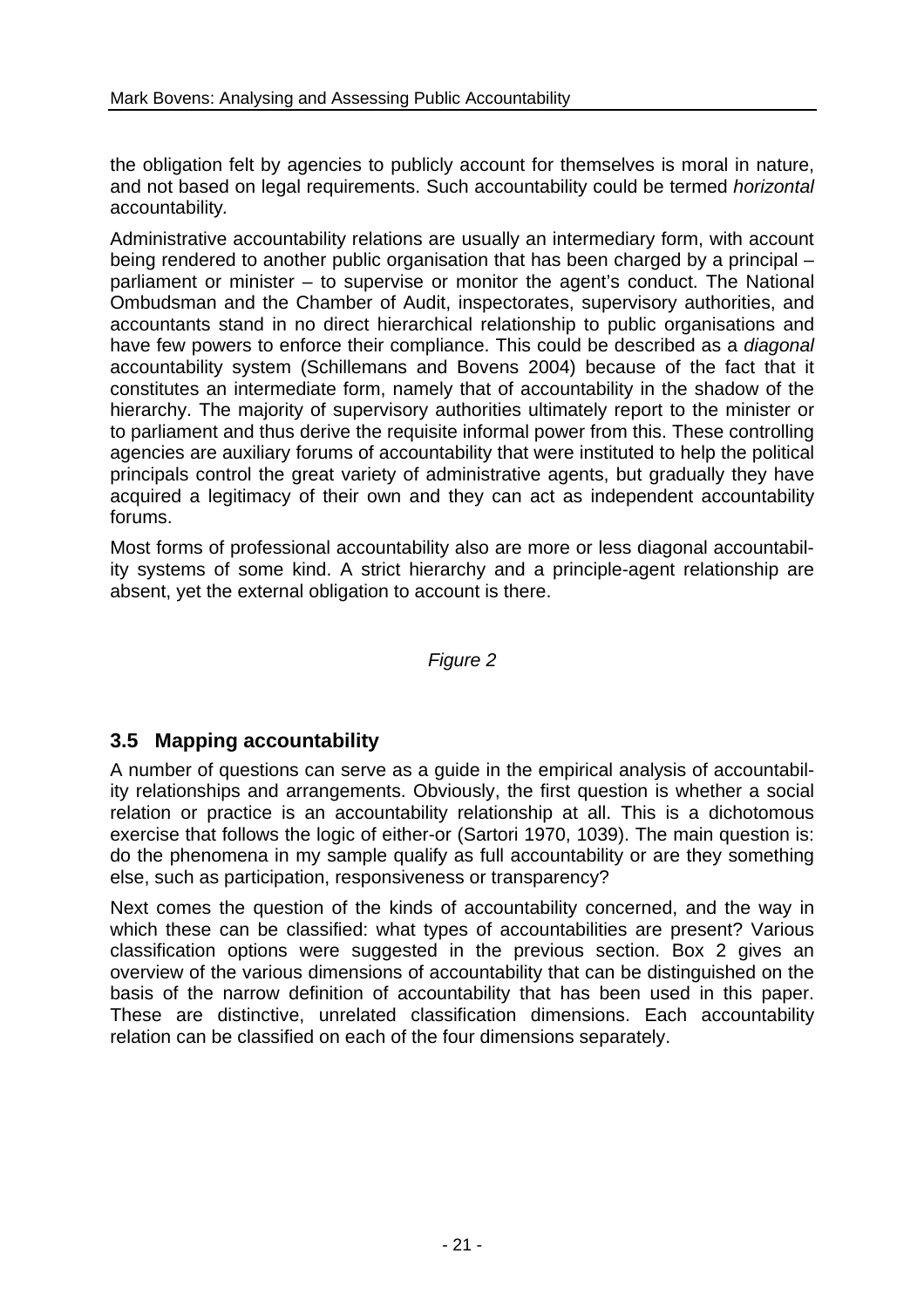#### *Box 2: Types of accountability*

#### Based on the nature of the forum

- Political accountability
- Legal accountability
- Administrative accountability
- Professional accountability
- Social accountability

#### Based on the nature of the actor

- Corporate accountability
- Hierarchical accountability
- Collective accountability
- Individual accountability

#### Based on the nature of the conduct

- Financial accountability
- Procedural accountability
- Product accountability

#### Based on the nature of the obligation

- Vertical accountability
- Diagonal accountability
- Horizontal accountability

For example, one could classify the accountability of the president of the EU Commission to the European Parliament, based on article 197 of the EC Treaty, as political accountability because the European Parliament is a political forum; as hierarchical accountability because the actor, the president, acts on behalf of the Commission as a whole and has been given more extensive powers in the Nice Treaty to guide and control the other commissioners (Van Gerven 2005, 84); as financial or procedural accountability when the propriety of financial management by the Commission is at stake; and as vertical accountability because the European Parliament acts as a political principal and has the power to make its agent, the Commission, resign if the motion is carried by two-thirds of the votes cast, representing the majority of the members of the EP.14

Together, box 1 and 2 provide the tools for a mapping exercise. They can be used to take stock of the various formal and informal accountability mechanisms that a specific public organisation or sector is subject to.

l

<sup>&</sup>lt;sup>14</sup> EC Treaty article 201, second paragraph.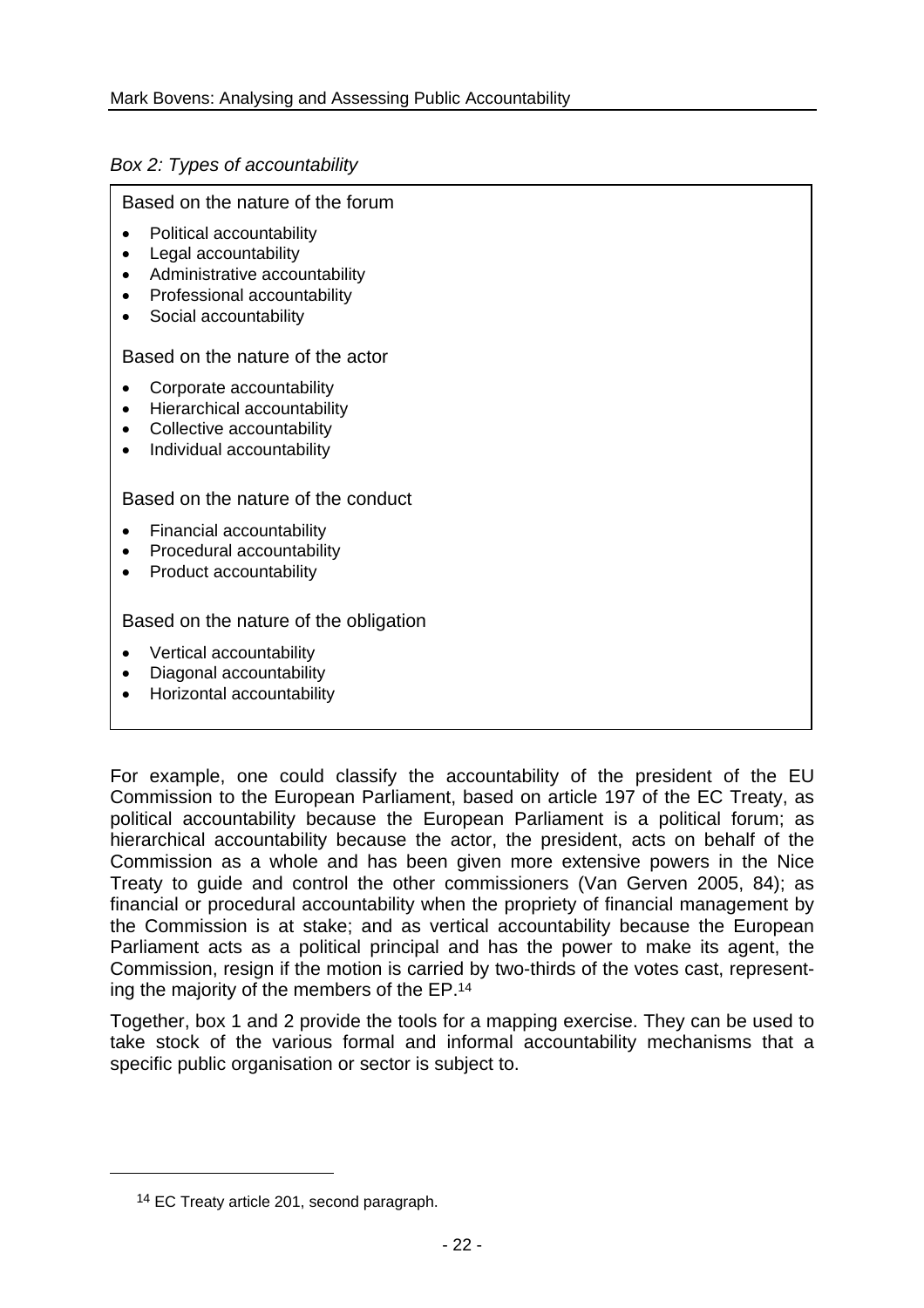# **4 Assessing accountability**

An altogether different exercise is the assessment of the adequacy of a particular accountability arrangement or of a complete accountability regime to which a particular agency or sector is subject. Here we leave the realm of empirical description and enter the world of evaluation and, ultimately, prescription. This is much more a matter of degree and these assessments follow the logic of more-or-less (Sartori 1979, 1039).

This evaluation can proceed at at least two levels. First of all, one could undertake a more internal, procedural evaluation of the propriety of a particular accountability mechanism or of a specific, concrete accountability process. This could be called procedural or internal adequacy.

Secondly, one could evaluate accountability arrangement or regimes on a more systemic level and focus on the external effects of the accountability processes. This could be called systemic or external adequacy. In this case the evaluation is based on the functions that accountability arrangements fulfil in political and administrative systems. I will discuss both types of assessments.

### **4.1 The internal assessment of accountability: Principles of good accountability**

The internal evaluative perspective sees at the quality of a particular accountability process itself: does the procedure comply with the minimum due requirements of an accountability procedure? In a procedure-oriented analysis of this kind, the following questions come to mind: Is there (any guarantee for) an adequate and proper provision of information by the actor? Does the forum receive timely and sufficient information from the actor in order to enable a well-founded judgement of his conduct to be made? Carefully managed *embedded* press conferences, such as those held by the American military during the invasion of Iraq in 2003 may, in the nominal sense, represent a form of public accountability. However, the information provided was often scanty in the extreme, or biased in favour of the authorities, and their was little room for inquisitive probing by journalists, thus disqualifying this as good accountability.

Next, there is the question of due process during the debate about the actor's conduct. Is the forum prepared to allow the actor sufficient opportunity to explain and to justify his conduct, or does it immediately pass judgement? Has it been made clear to the actor what the standards are in relation to which his conduct will be judged? An example of public accountability arrangements where these requirements were violently trampled upon were the forced public accountability procedures in the former communist dictatorships, as described e.g. by Milan Kundera in his book *The Joke*, in which dissidents were publicly forced to present themselves as class enemies. Even in the democracies of the western world, instances of public accountability occur, such as political accountability to the media, in which the principle of hearing and being heard is wantonly disregarded.

The third question that arises is whether the forum is able to pass sound judgement. Is the forum sufficiently independent of the actor or is the actor in actual fact the judge in his own case? This can be an important factor in the case of self-appointed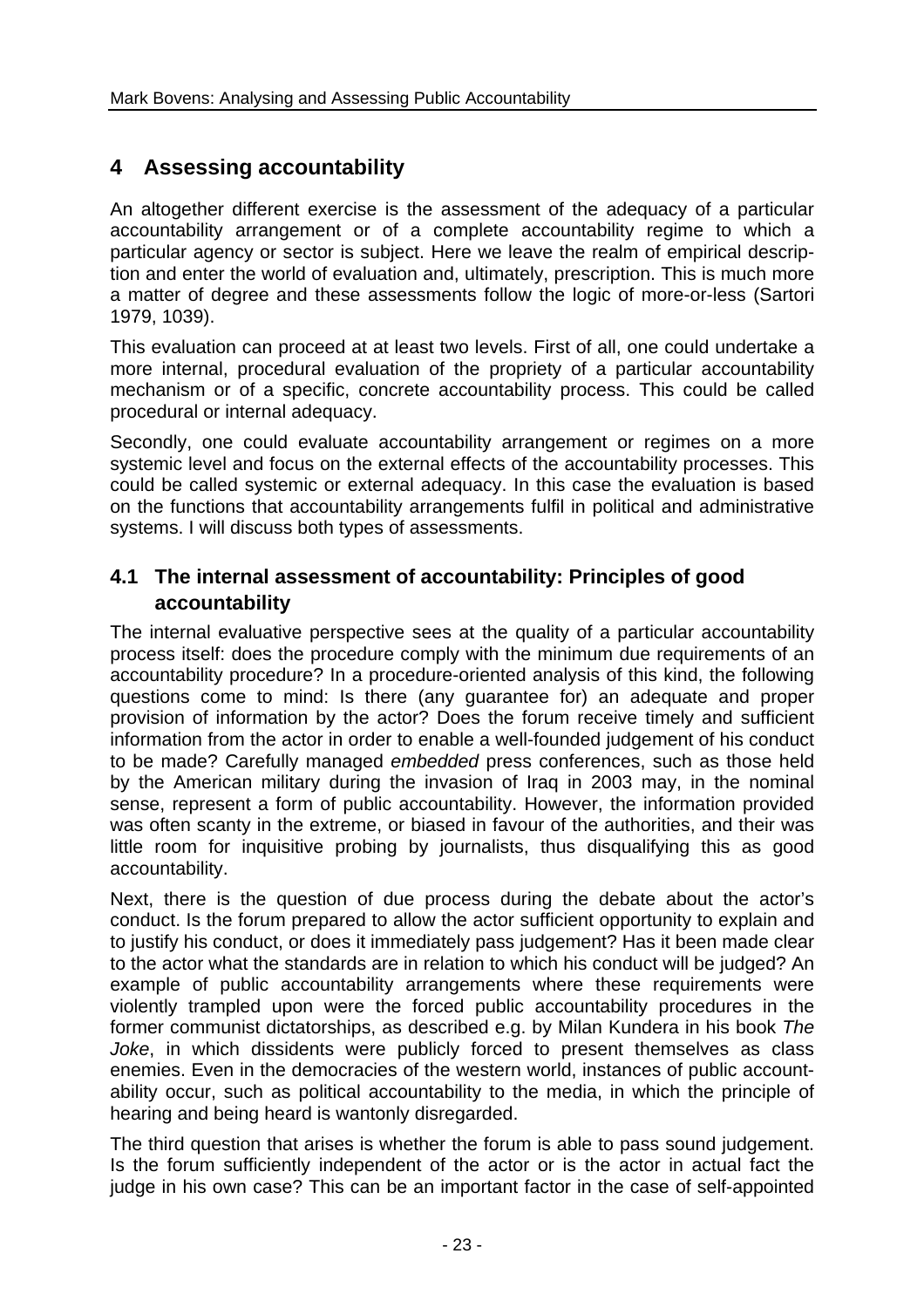panels and visitation committees. Yet the opposite can also arise, as in the case of a biased forum. Is the forum sufficiently neutral or has it exhibited a strong bias toward the actor? Do the facts warrant the judgement? Is the sanction adequate in the light of the judgement?

*Box 3: Proper Accountability*

| Proper provision of information                                                                                                                                                                          |  |  |  |  |  |
|----------------------------------------------------------------------------------------------------------------------------------------------------------------------------------------------------------|--|--|--|--|--|
| Does the actor provide information about his conduct in a timely fashion?<br>Is the information reliable?<br>$\bullet$<br>Is the information sufficient?<br>$\bullet$                                    |  |  |  |  |  |
| Proper debate                                                                                                                                                                                            |  |  |  |  |  |
| Is there sufficient opportunity to pose questions?<br>Are both sides heard?<br>$\bullet$<br>Has the actor sufficient opportunity to explain his conduct?<br>$\bullet$                                    |  |  |  |  |  |
| Proper judgment procedure                                                                                                                                                                                |  |  |  |  |  |
| Is the forum independent?<br>Is the forum unbiased?<br>$\bullet$<br>Are the standards clear?<br>$\bullet$<br>Do the facts warrant the judgment?<br>$\bullet$<br>Are the consequences proportionate?<br>٠ |  |  |  |  |  |

This series of questions, respectively about the quality of the provision of information by the actor, the quality of the procedure, and the quality of the forum's judgement, afford a framework for a normative analysis of accountability procedures. These might offer a basis for the development of a coherent system of requirements for appropriate and proper accountability, the principles of good accountability.

# **4.2 Evaluating the external effects of accountability: Three perspectives**

The key question is obviously what the actual effects are of the various types of accountability and how to judge these effects. At this level, inadequacies can either take the form of accountability deficits: a lack of sufficient accountability arrangements; or of accountability excesses: dysfunctional, negative effects of the accumulation of a range of accountability mechanisms. The former inadequacy can be hypothesized for various aspects of European governance (Arnull and Wincott 2002; Harlow 2002; Fisher 2004), the latter is increasingly reported by executive agencies and public managers (Anechiarico and Jacobs 1996; Power 1997; Behn 2001, 30; Halachmi 2002a; Tonkens 2003). The questions remains however: how do we establish whether these different sorts of inadequacies do exist?

For an institutionalised ideal that is so broadly supported and applied, there are very few references to be found in the literature that could lead to such an evaluation being performed, let alone any reports on systematic comparative research con-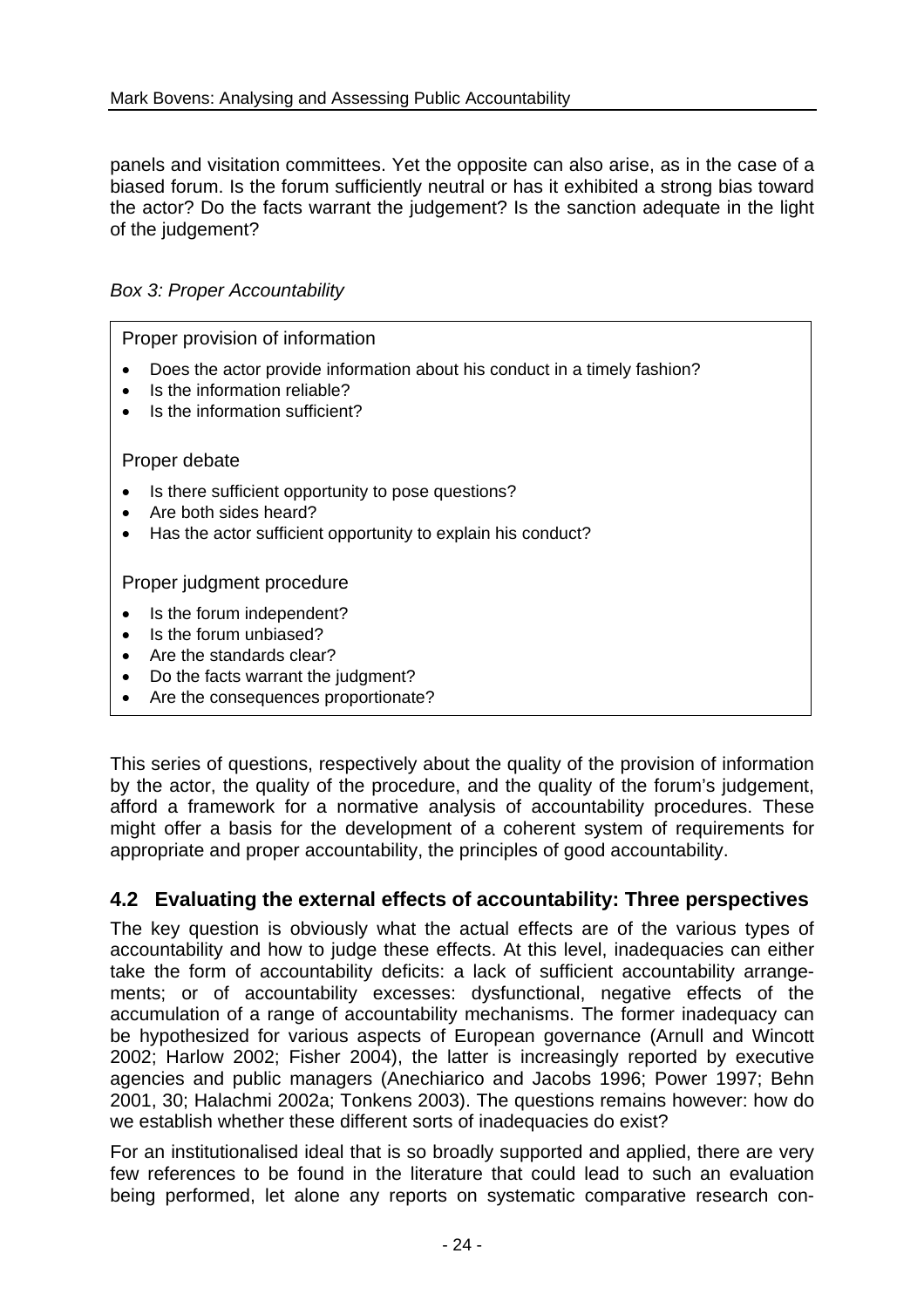ducted in this area. Authors such as Van Twist (1999), Behn (2001), Halachmi (2002b) and Mulgan (2003) offer discussions of the many dilemmas and design problems in the structure of accountability arrangements, but the underlying normative questions – what is the purpose of public accountability in a constitutional democratic state and what are the evaluation principles for accountability arrangements ensuing from this? – tend to be glossed over in these contributions.

So why is public accountability important? What is the purpose of the various different forms distinguished in this paper? In the academic literature and in policy publications about public accountability, three answers recur, albeit implicitly, time and again. Public accountability is important to provide a democratic means to monitor and control government conduct, for preventing the development of concentrations of power, and to enhance the learning capacity and effectiveness of public administration (Aucoin and Heintzman 2000). Each of these three answers yields a separate theoretical perspective on the rationale behind public accountability and a separate perspective for the assessment of accountability relations.

#### *The democratic perspective: popular sovereignty*

Public accountability is extremely important from a democratic perspective, as it makes it possible to call to account in a democratic fashion those holding public office (March and Olsen 1995, 141-181; Mulgan 2003). This is an approach that reaches back to the tenets of Rousseau and Weber, and has been theoretically defined using the principal-agent model.

Previously, we saw that the modern representative democracy could be described as a concatenation of principal-agent relationships (Strom 2000; Strom 2003; Lupia 2003). The people, who are the primary principals in a democracy, have transferred their sovereignty to popular representatives, who, in turn, have transferred the drafting and enforcement of laws and policy to the government. The ministers and secretaries of state in government subsequently entrust the execution of their tasks to the many thousands of public servants at the ministries, who proceed to delegate part of their tasks to more or less independent bodies and institutions. In due course, the public organisations and the executive public servants and the end of the chain have the task of spending billions in taxpayers' money, using their discretionary powers to furnish licences and subsidies, impose fines, and for jailing people.

Each principal in the chain of delegation seeks to monitor the execution of the delegated public tasks by calling the agent to account. At the end of the accountability chain are the citizens, who pass judgement on the conduct of the government and who indicate their displeasure by voting for other popular representatives. Hence public accountability is an essential condition for the democratic process, as it provides the people's representation and the voters with the information needed for judging the propriety and effectiveness of the conduct of the government (Przeworski, Stokes, and Manin 1999).

#### *The constitutional perspective: prevention of corruption and abuse of power*

A classic benchmark in the thinking about public accountability is found in the liberal tradition of Locke, Montesquieu and the American Federalists (O'Donnell 1999), to name but a few. The main concern underlying this perspective is that of preventing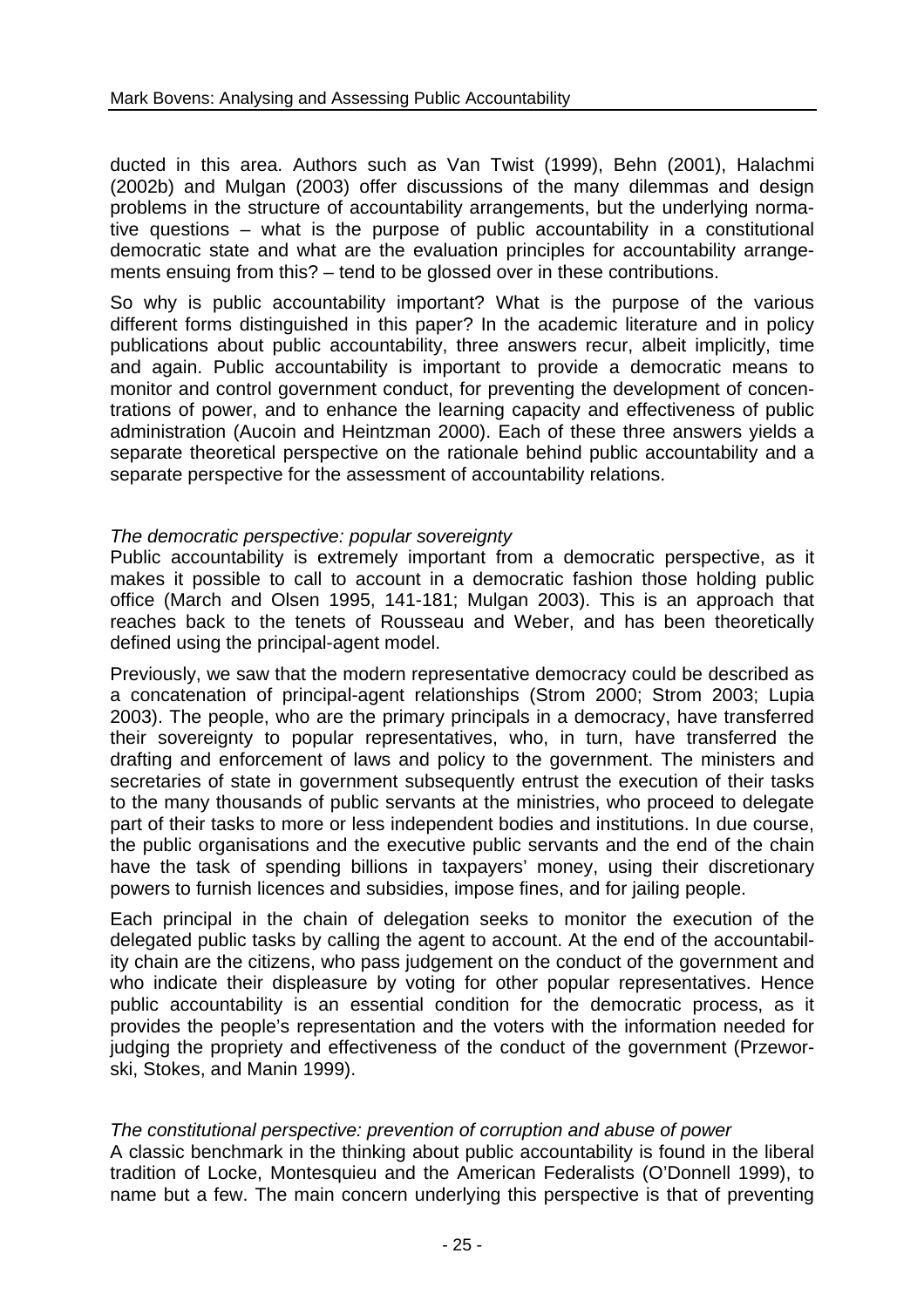the tyranny of absolute rulers, overly presumptuous, elected leaders or of an expansive and 'privatised' executive power. The remedy against an overbearing, improper or corrupt government is the organisation of institutional countervailing powers. Other public institutions, such as an independent judicial power or a Chamber of Audit are put in place next to the voter, parliament, and political officials, and given the power to request that account be rendered over particular aspects. Good governance arises from a dynamic equilibrium between the various powers of the state (Witteveen 1991; Fisher 2004, 506-507).

#### *The cybernetic perspective: enhancing the learning capacity*

In a cybernetic perspective on public accountability, the purpose of accountability lies more in maintaining and strengthening the learning capacity of the public administration (Van den Berg 1999, 40; Aucoin and Heintzman 2000, 52-54). Accountability is not only useful as a check, it also leads to prevention. Accountability forces administrators to trace connections between past, present and future ('t Hart 2001). An administrator who is called to account is confronted with his policy failures and he is aware that, in the future, he can be called upon again, even more pitilessly, to render account. The public nature of giving account teaches others in the same position about the accountability process. Parliamentary inquiries, for example – especially when broadcast on TV – cast their shadow well ahead, far beyond the concrete issue forming the subject of the inquiry, and can oblige numerous administrators and public servants to adjust their policies.

There is a longstanding cybernetic tradition in political science and related fields with which this idea neatly fits. At the heart of this tradition is the question of the extent to which political systems are capable of dealing adequately with changes in environment and with feedback about their own functioning (Deutsch 1963; Easton 1965; Luhmann 1966). In this context, Lindblom (1965) referred to the `intelligence of democracy': the superiority of the pluralist democracy to that of other political systems lies in the greater number of incentives it contains to encourage intelligence and learning in the process of policymaking.

Public accountability is a crucial link in this cybernetic approach, as it offers a regular mechanism to confront administrators with information about their own functioning and forces them to reflect on the successes and failures of their past policy. Public accountability mechanisms therefore crack open political and administrative systems, especially where these tend to allow themselves to be guided by signals and initiatives from the very bosom of the system itself. Easton referred to this as being oriented toward 'withinputs' instead of 'inputs' and toward 'feedback' from the environment, while Luhmannians employ the graceful term 'autopoiesis' to mean the same thing (In 't Veld et al. 1991). In the learning approach, therefore, accountability is an essential part of what Argyris and Schon (1978) call 'deutero learning': an institutionalised capacity to learn.

These are three major perspectives on public accountability. Behind these three perspectives, however, lurks a far bigger, more abstract concern of public accountability. Public accountability is indirectly of importance because ultimately, it can help to ensure that the legitimacy of the public administration remains intact or is increased. This effect is partly the consequence of the other effects (democratic control, a power equilibrium and responsiveness enhance the legitimacy of the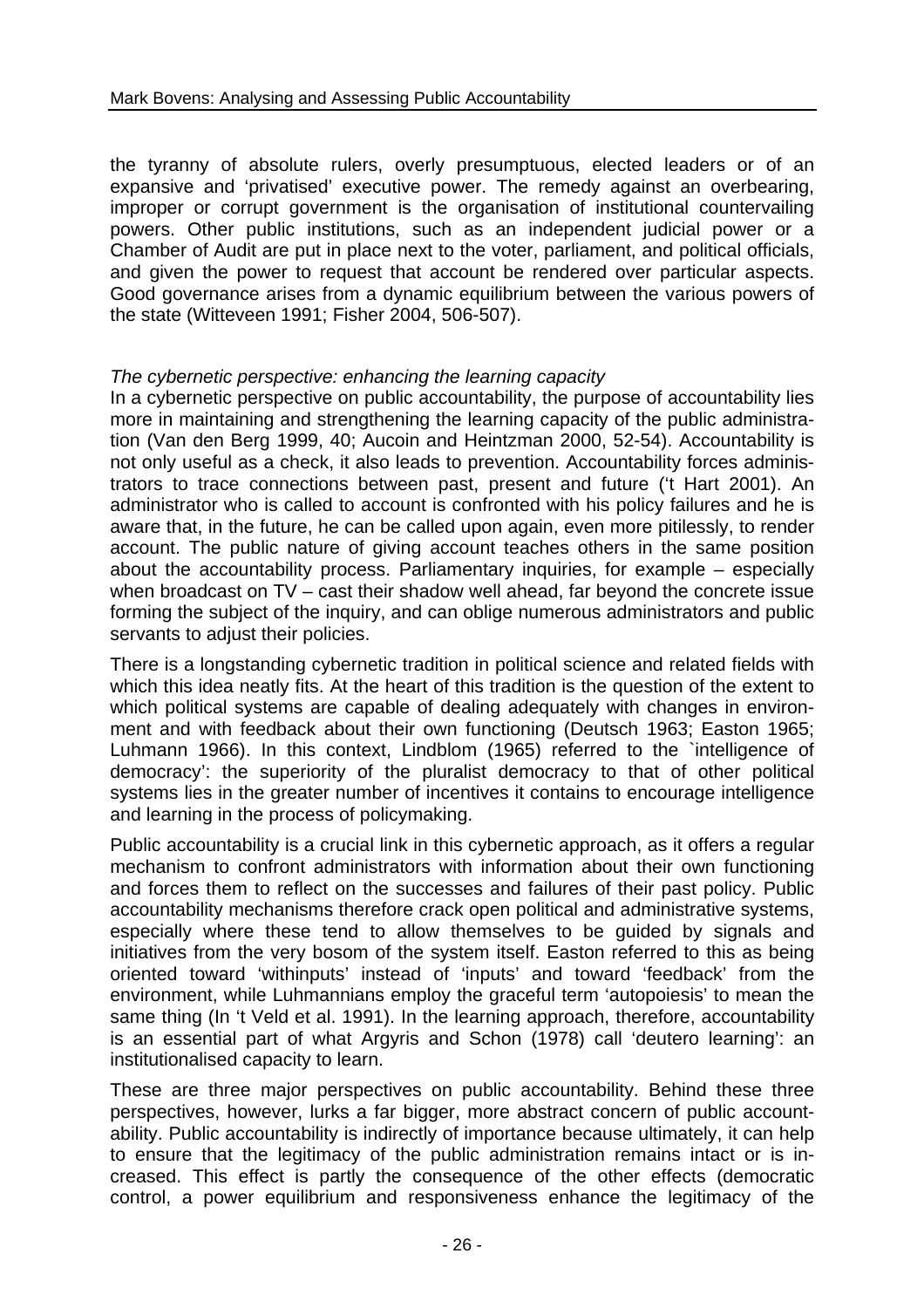administration) and partly an independent effect. Media, interest groups and citizens are all adopting an increasingly more critical attitude toward the government. Respect for authority is fast dwindling and the confidence in public institutions is under pressure in a number of western countries (Elchardus and Smits 2002). Processes of public accountability in which administrators are given the opportunity to explain and justify their intentions, and in which citizens and interest groups can pose questions and offer their opinion, can promote acceptance of government authority and the citizens' confidence in the government's administration (Aucoin and Heintzman 2000, 49-52).

In the incidental case of tragedies, fiascos, and failures, processes of public account giving may also have an important ritual, purifying function - they can help to provide public *catharsis*. Public account giving can help to bring a tragic period to an end because it can offer a platform for the victims to voice their grievances, and for the real or reputed perpetrators to account for themselves and to justify or excuse their conduct. This can be an important secondary effect of parliamentary inquiries, official investigations, or public hearings in case of natural disasters, plane crashes, or railroad accidents. The South African 'truth commissions', and various war crime tribunals, starting with the Tokyo and Nuremberg trials, and the Eichmann trial, up to the Yugoslav tribunal, are at least partly meant to fulfil this function (Dubnick 2002, 15-16). Public processes of calling to account create the opportunity for penitence, reparation, and forgiveness and can thus provide social or political closure (Harlow 2002, 9).

|  |  |  | Box 4: The importance of public accountability |
|--|--|--|------------------------------------------------|
|--|--|--|------------------------------------------------|

- Democratic control
- Checks and balances
- Improvement/learning

Indirect

- **Legitimacy**
- **Catharsis**

# **4.3 Evaluation frameworks for public accountability**

The three perspectives outlined above offer more systematic frameworks to evaluate the effects of accountability arrangements. (The two other, indirect rationales for public accountability will not be further discussed, as these concern meta-effects that are difficult to evaluate, or play a role in special cases only).

The question central to the democratic perspective is whether the accountability arrangement adds to the possibilities open to voter, parliament or other representative bodies to control the executive power. Thus viewed, the main concern is that the accountability arrangements yield relevant information about the conduct of the government. The major issue in assessing accountability arrangements from this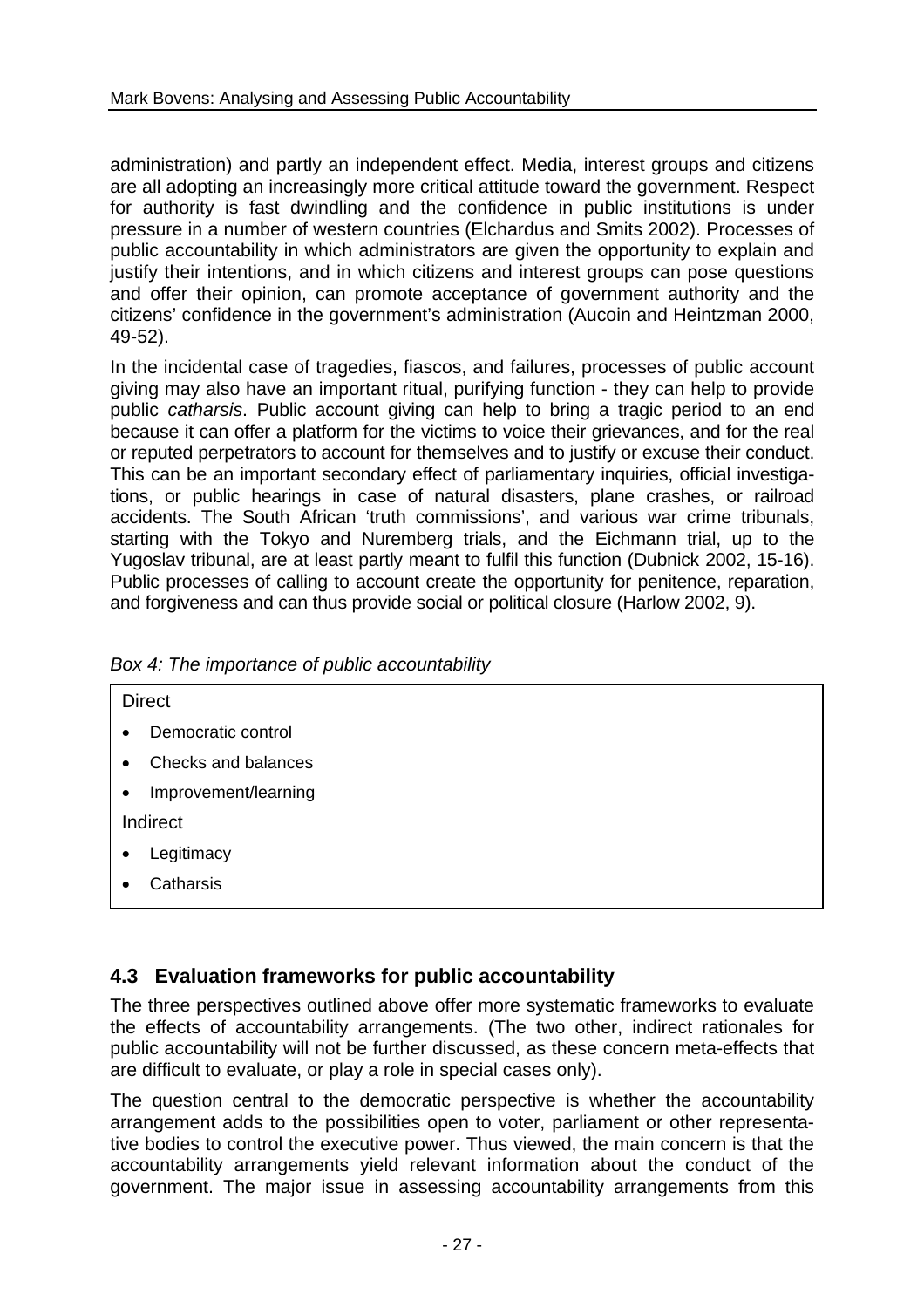perspective is whether they help to overcome agency problems, such as moral hazard (Strom 2003): do these accountability arrangements help to provide political principals with sufficient information about the behaviour of their agents and do they offer enough incentives to agents to commit themselves to the agenda's of their democratically elected principals?

From a constitutional perspective, the key question is whether the arrangement contributes to the prevention of corruption and the abuse of powers. This standpoint demands that public accountability forums be visible, tangible and powerful, in order to be able to withstand both the inherent tendency of those in public office to dexterously evade control and the autonomous expansion of power of the allencompassing bureaucracy. The major issue from this perspective is whether accountability arrangements offer enough incentives for officials and agencies to refrain from abuse of authority. Does the accountability forum have enough inquisitive powers to reveal corruption or mismanagement, are the available sanctions strong enough to have preventive effects?

The cybernetic perspective obviously focuses on the question of whether the arrangement enhances the learning capacity and effectiveness of the public administration. This viewpoint will judge accountability arrangements and other feedback mechanisms to be successful if they generate feedback information and stimulate elite groups to reflect and to debate about the significance of this information with others (Van der Knaap 1995). The crucial questions from this perspective are whether the accountability arrangements offer sufficient feedback, but also the right incentives, to officials and agencies to reflect upon their policies and procedures and to improve upon them.

The central ideas, dominant evaluation principle, and a few concrete research questions that could be used in an evaluation study are provided for each perspective in the framework below.

#### *Central idea*

Accountability offers actors with democratic legitimacy possibilities to control administration, policy and organisation.

*Central evaluation criterion* 

The degree to which accountability arrangements or regimes directly or indirectly contribute to the possibilities for actors with democratic legitimacy to monitor, evaluate and adjust the propriety and effectiveness of government conduct.

*Concrete evaluation questions* 

a. Are there any accountability forums in which actors with democratic legitimacy participate and can the latter rely on having an adequate information position and enforceable sanction options at their disposal?

b. To what extent do the accountability arrangements indirectly provide information to democratically legitimised actors about the propriety and the effectiveness of the conduct and actions of government bodies?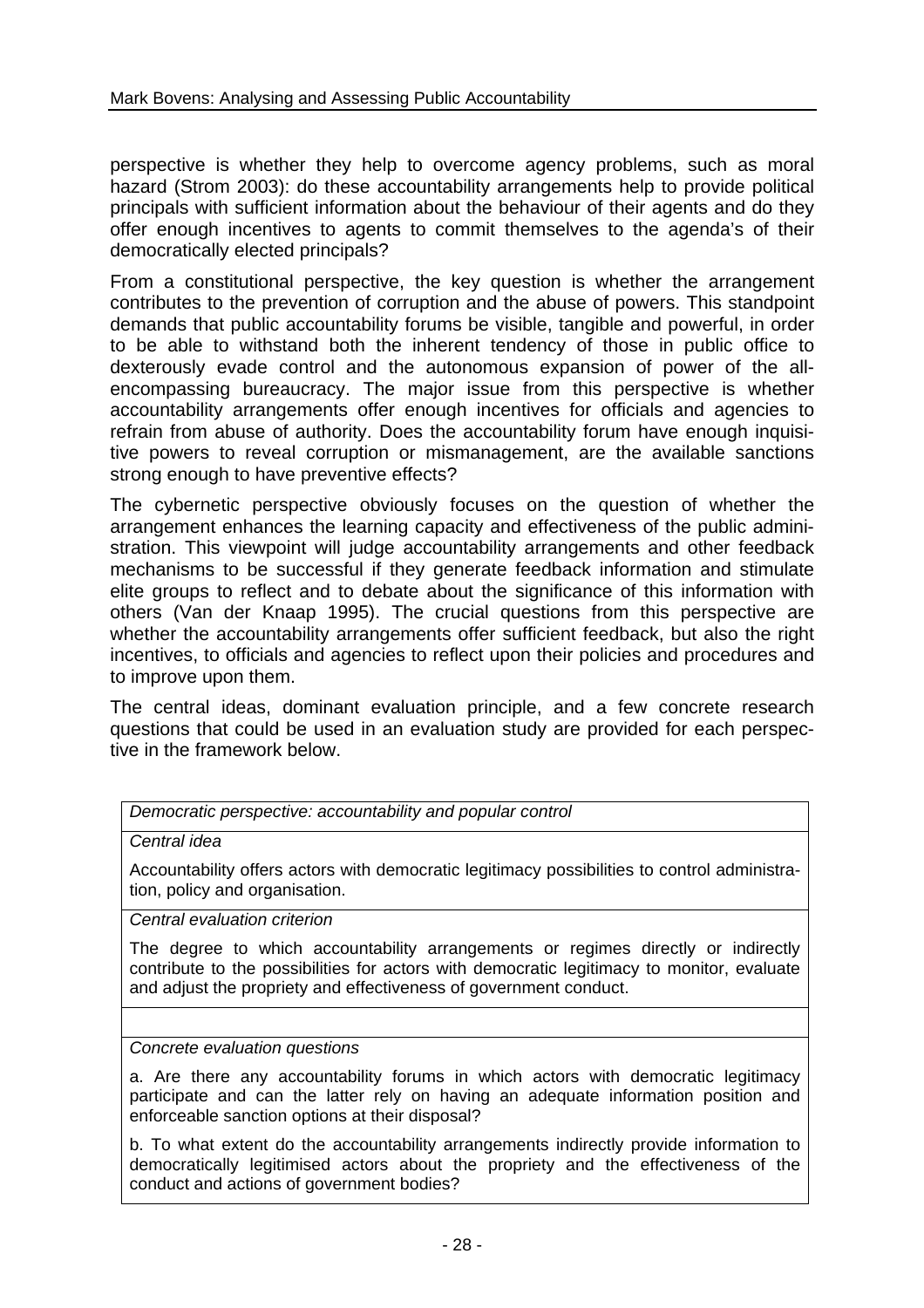c. To what extent does the accountability arrangement itself allow for the adjustment of the conduct of government bodies in the direction desired by the actors with democratic legitimacy?

d. Do the accountability arrangements offer enough incentives to agents to commit themselves to the agenda's of their democratically elected principals?

*Constitutional perspective: accountability and equilibrium of power* 

*Central idea* 

Accountability is essential in order to withstand the ever-present tendency toward power concentration in the executive power.

*Central evaluation criterion* 

The extent to which accountability forums are able to contribute to the prevention of corruption and the abuse of powers.

*Concrete evaluation questions* 

a. Do the accountability forums have a sufficiently adequate information position (availability of data, processing capacity)?

b. Do the accountability forums have enough inquisitive powers to reveal corruption or mismanagement?

c. Do the accountability forums have incentives to engage in proactive and alert account holding?

d. Do the administrative bodies have incentives to engage in proactive and sincere account giving?

e. Are the available sanctions strong enough to have preventive effects?

f. Does the accountability arrangement help to discourage corruption and improper governance?

*Learning perspective: accountability and reflective governance*

*Central idea* 

Accountability is an essential condition for learning by administrative bodies and holders of executive positions.

*Central evaluation criterion* 

The degree to which accountability arrangements stimulate administrative bodies and officials to achieve a higher awareness of the environment, increase self-reflection and induce the ability to change.

*Concrete evaluation questions* 

a. Does the accountability arrangement contribute to the availability of information about former and current administrative actions for the administrative body involved and a wider range of administrative bodies?

b. Does the accountability arrangement stimulate internal reflection and the ensuing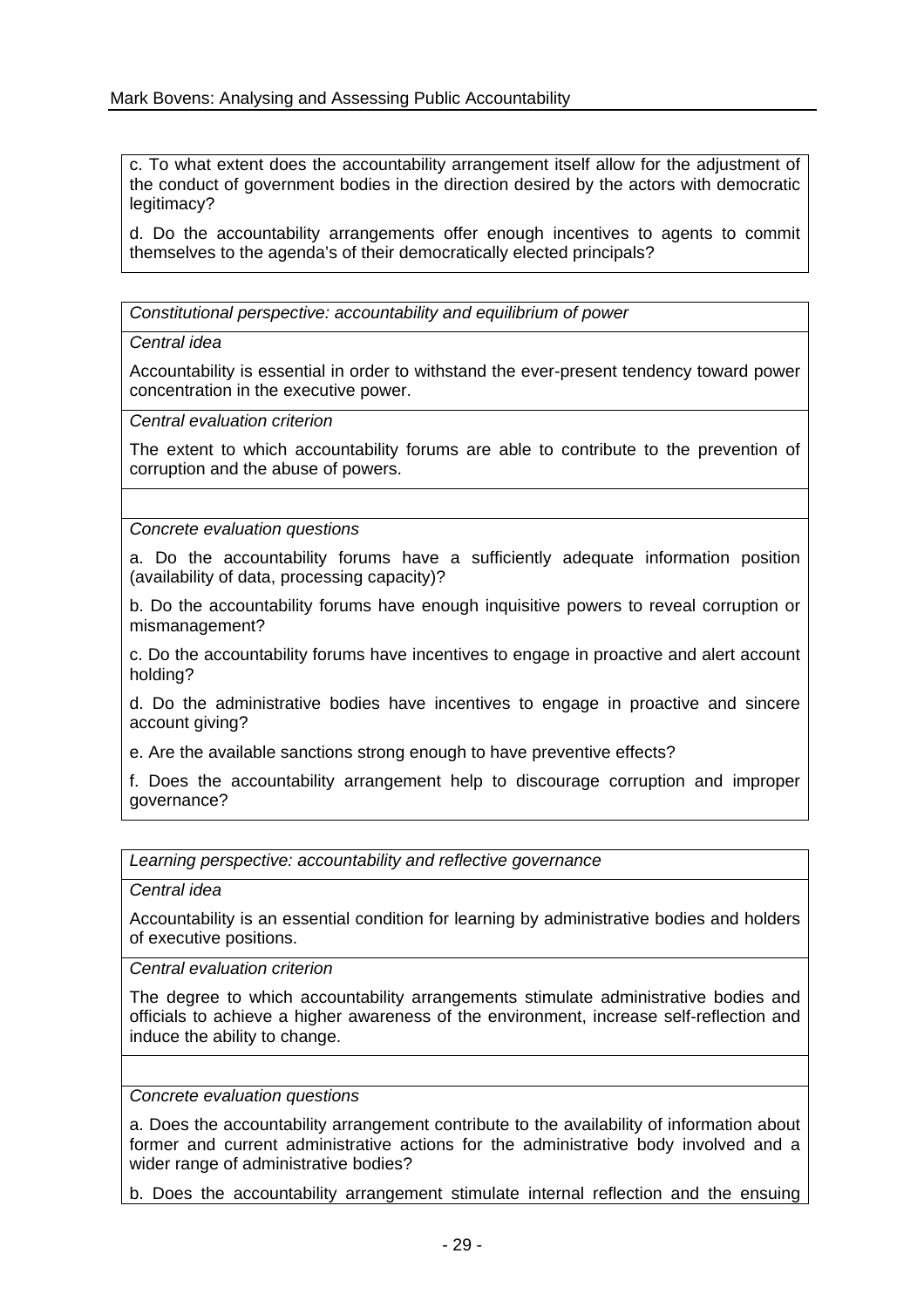learning conduct in administrative bodies and those holding public office?

c. Does the accountability arrangement stimulate the accountability forums and the administrative actors to (supervising) the institutionalisation and dissemination of lessons learned?

The existence of these various perspectives makes the evaluation of accountability arrangements a somewhat equivocal exercise. First of all, accountability arrangements may score well on one perspective, but not on others. For example, it can be argued that the accountability maps that are emerging around non-majoritarian European agencies are more up to standards from a constitutional than from a democratic perspective. Increasingly, the activities of these agencies are monitored by the Court of Justice and they have become subjected to scrutiny from the European Ombudsman and OLAF (Curtin 2005). However, the link with forums that are democratically legitimised remains very indirect.

Moreover, these perspectives need not always point in the same direction. What is considered beneficial from one perspective, may very well be judged detrimental from another perspective. For example, judicial review of laws and regulations may be considered as an adequate form of public accountability from a constitutional perspective, and at the same time as inappropriate form a democratic perspective, because it suffers from what Alexander Bickell (1962) has called 'the counter majoritarian difficulty': it limits the exercise of popular sovereignty through the legislative branch. Similarly, overly rigorous democratic control may squeeze the entrepreneurship and creativity out of public managers and may turn agencies into rule-obsessed bureaucracies. As Mark Zegans observed, 'rule-obsessed organizations turn the timid into cowards and the bold into outlaws.' (quoted in Behn 2001, 30). Too much emphasis on administrative integrity and corruption control, which would be considered beneficial from a constitutional perspective, could lead to a proceduralism that seriously hampers the reflexivity, and hence also the efficiency and effectiveness, of public organisations (Anechiarico and Jacobs 1996).

To complicate things further, within each evaluation perspective there always remains the question of standards and levels of sufficiency. Behind each assessment ultimately lies a theory, often implicit, about what constitutes sufficient democratic control, or adequate checks and balances, or satisfactory reflexivity. What, for example, is a sufficient level of democratic control of European executive agencies? What should be the yardstick: the level of control of independent agencies in the average member state or should we develop an independent yardstick for European institutions?

# **5 Analysing and assessing accountability for European governance**

It has been argued that the European Union suffers from serious accountability deficits (Harlow 2002; Fisher 2004; Van Gerven 2005, 63-103). But how can we establish the existence of accountability deficits? This paper has tried to get to grips with the appealing but elusive concept of accountability by asking three types of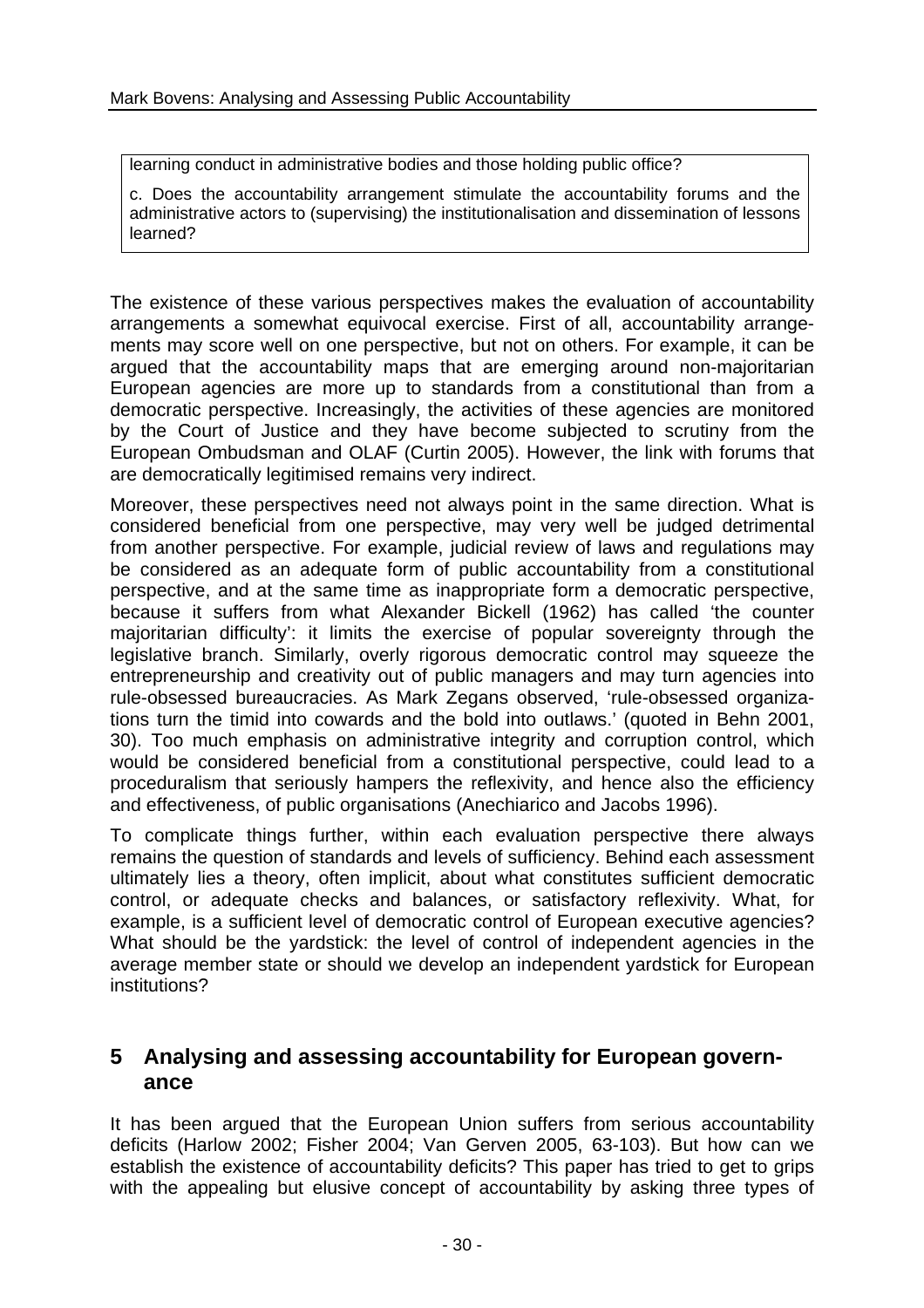questions, thus providing three types of building blocks for such an evaluation. First a conceptual one: what exactly is meant by accountability? Accountability is often used in a very broad sense, as a synonym for a variety of evaluative, but essentially contested and contestable concepts, such as responsiveness, responsibility and effectiveness. In this paper the concept of accountability is taken in a much more narrow sense: a relationship between an actor and a forum, in which the actor has an obligation to explain and to justify his or her conduct, the forum can pose questions and pass judgment, and the actor can face consequences. This implies that the focus of accountability research should be on ex post facto processes in governance and not on ex ante inputs. The ex ante inputs in governance are very important for the legitimacy of the European Union, but they should be studied separately for what they are: forms of deliberation, participation, and control. Box 1 has identified seven elements that should be present to qualify a social relation or an institutional arrangement as a form of accountability.

The second question is an analytical one: what types of accountability are involved? On the basis of the narrow definition of accountability, a series of dimensions of accountability have been discerned, that can be used in the description of the various accountability relations and arrangements that can be found in the different domains of European governance. Taken together, these two building blocks provide a descriptive framework for more systematic mapping exercises: are the various institutions of the European Union subjected to accountability relations at all, and, if so, how can we classify these accountability relations?

The third question is an altogether different, evaluative question: how should we assess these accountability relations, arrangements and regimes? Three perspectives have been provided for the assessment of accountability relations: a democratic, a constitutional, and a cybernetic perspective. Each of these three perspectives may render different types of accountability deficits.

These building blocks cannot in themselves provide us with definite answers to the question whether there exist accountability deficits in European governance, because, ultimately, the evaluation of accountability arrangements in the European Union, to cite Elisabeth Fisher (2004, 511), 'cannot be disentangled from discussion about what is and should be the role and nature of European institutions'. In the end, the assessment of accountability cannot be separated from the vision one has about what constitutes adequate democratic control, sufficient checks and balances, or good enough governance in the context of European integration – should we, for example, judge the European polity as any other nation state, as a federal system, as an intergovernmental arena, or as a sui generis case?

These, often implicit, visions on the European polity ultimately determine whether one judges the glass of European accountability to be half full or half empty. However, these building blocks can structure the debates about accountability and ground them in empirical research – at the very least they can help to determine whether there is anything in the glass at all.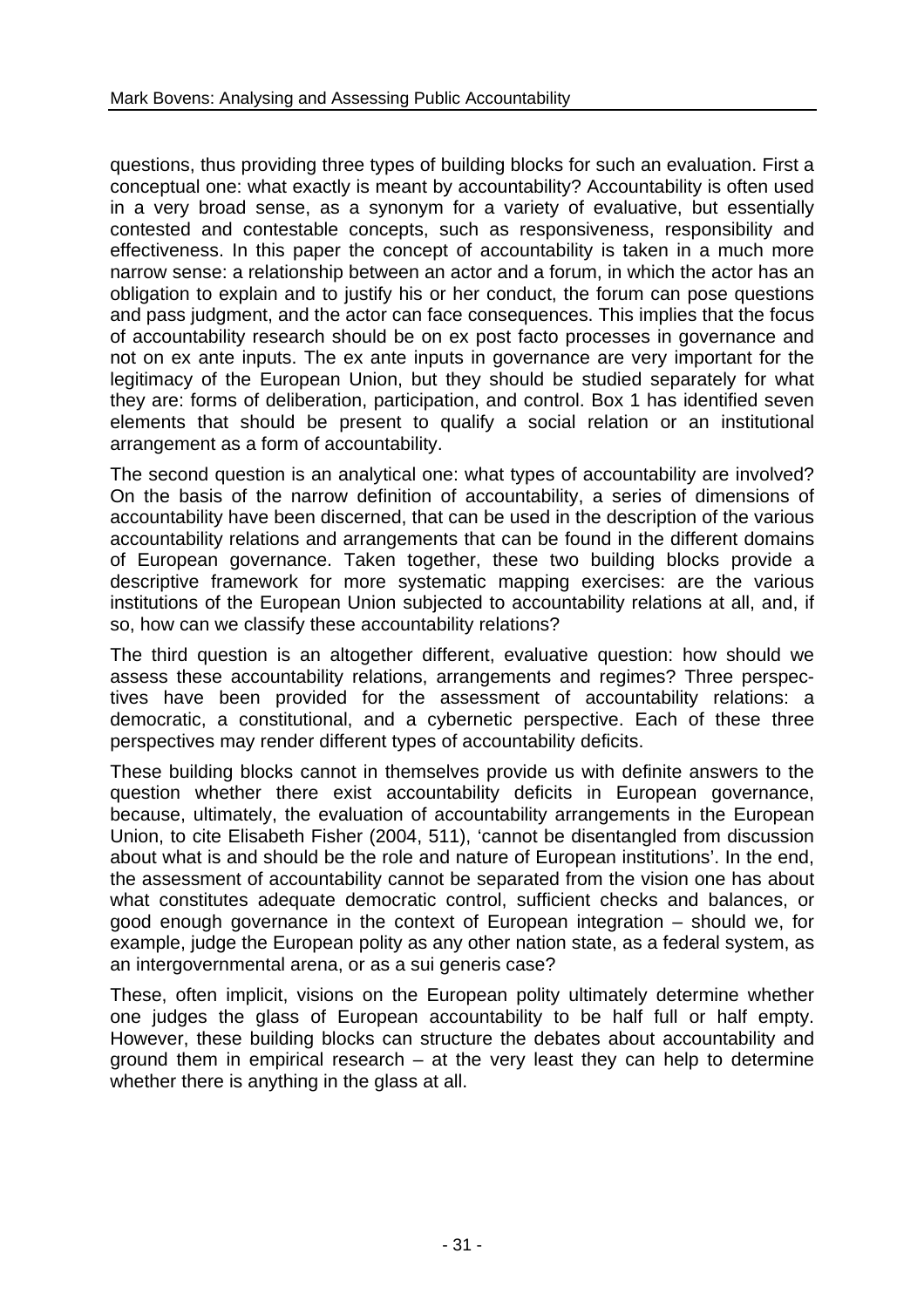### **List of References**

- Abbott, A.1988. *The System of Professions. An Essay on the Division of Expert Labor*. Chicago: University of Chicago Press.
- Adelberg, S., and C. D. Batson. 1978. Accountability and Helping. When Needs Exceed Resources. *Journal of Personality and Social Psychology* 36: 343-350.
- Algemene Rekenkamer. 2004. *Achtergrondstudie brede publieke verantwoording bij RWT's en ZBO's*. Den Haag: Algemene Rekenkamer.
- Anechiarico, F., and J. B. Jacobs. 1996. *The pursuit of absolute integrity. How corruption control makes government ineffective*. Chicago: University of Chicago Press.
- Argyris, Chr., and D. A. Schon. 1978. *Organisational Learning. A Theory of Action Perspective*. Reading Mass.
- Arnull, A., and D. Wincott. 2001. *Accountability and Legitimacy in the European Union*. New York and Oxford: OUP.
- Aucoin, P., and R. Heintzman. 2000. The dialectics of accountability for performance in public management reform. *International Review of Administrative Sciences* 66: 45-55.
- Behn, R. D. 2001. *Rethinking Democratic Accountability*. Washington, D.C.: Brookings Institution Press.
- Bellamy, Chris, and John Taylor. 1995. The New Right Conception of Citizenship and the Citizen's Charter. *Government and opposition* 30: 469-491.
- Berg, J. Th. J. van den. 1999. *Verantwoorden of vertrekken. Een essay over politieke verantwoordelijkheid*. Den Haag: VNG uitgeverij.
- Bergman, T., and E. Damgaard, ed. 2000. *Delegation and accountability in the European Union*. London: Frank Cass.
- Bickel, Alexander. 1962. *The least dangerous branch. The Supreme Court at the bar of politics*. Indianapolis/New York.
- Bovens, Mark. 1998. *The Quest for Responsibility. Accountability and Citizenship in Complex Organisations*. Cambridge: Cambridge University Press.
- Bovens, M., P. 't Hart, S. Dekker and G. Verheuvel. 1999. The Politics of Blame Avoidance. Defensive Tactics in a Dutch Crime-fighting Fiasco. In *When things go wrong. Organizational failures and breakdowns,* edited by H.K. Anheier. Thousand Oaks: Sage.
- Bovens, M.A.P. 2005. Public Accountability. In *The Oxford Handbook of Public Management*, edited by E. Ferlie, L. Lynne and C. Pollitt. Oxford: Oxford University Press.
- Considine, Mark. 2002. The End of the Line? Accountable Governance in the Age of Networks, Partnerships, and joined-Up Services. *Governance* 15 (1): 21-40.
- Curtin, Deirdre. 2004. *Mind the Gap. The evolving EU Executive and the Constitution*. Groningen: Europa Law Publishing.
- Curtin, Deirdre. 2005. Delegation to EU Non-Majoritarian Agencies and Emerging practices of Public Accountability. unpublished paper. Utrecht: Utrecht School of Governance. Day, P., and R. Klein. 1987. *Accountabilities. Five Public Services*. London: Tavistock.
- Day, P., and R. Klein. 2001. *Auditing the Auditors. audit in the National Health Service*. London: The Nuffield Trust.
- Deutsch, K.W. 1963. *The nerves of government*. New York: Free Press.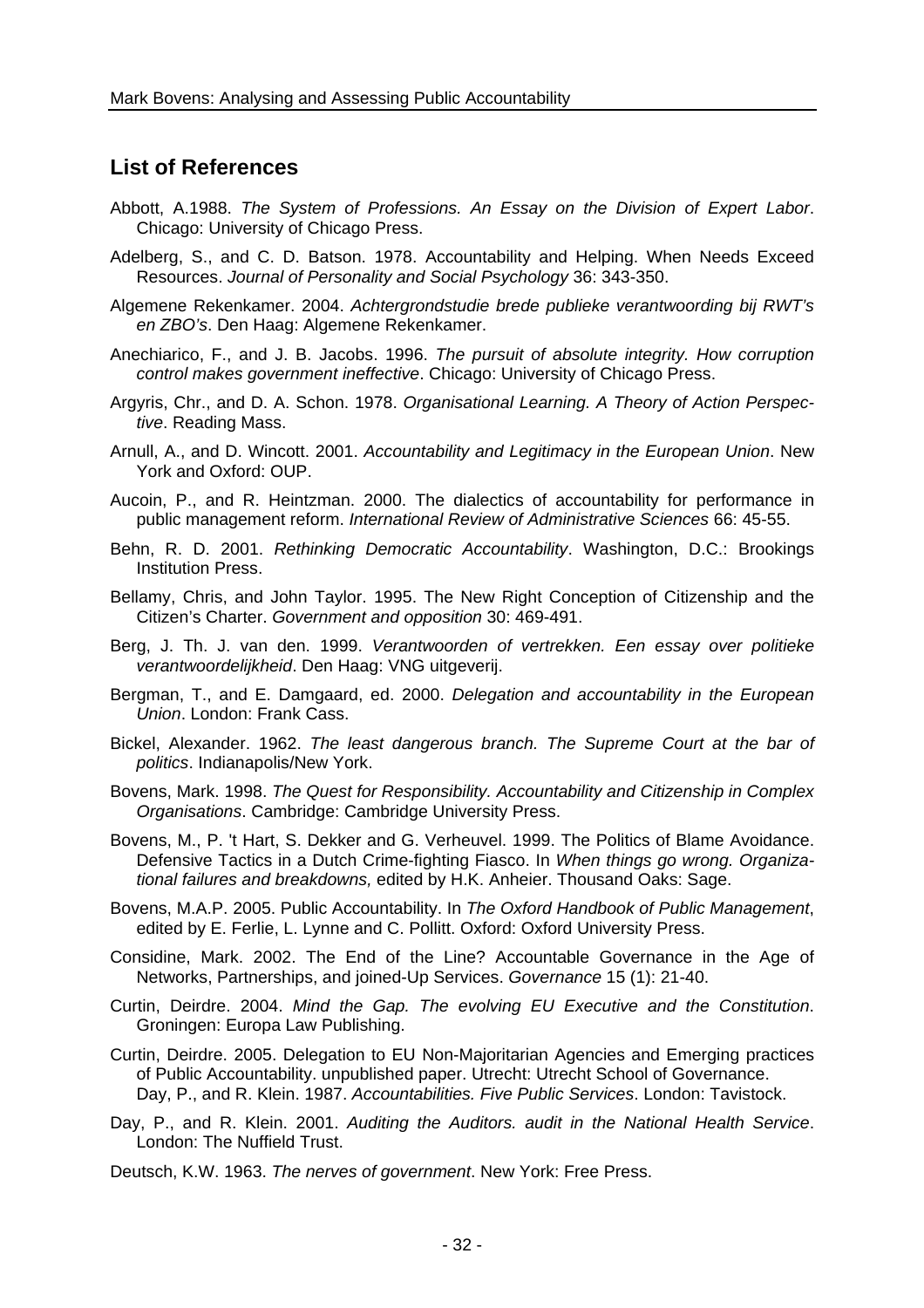- Dubnick, M. J. 2002. Seeking Salvation for Accountability. Paper presented at the 2002 Annual Meeting of the American Political Science Association, Boston.
- Dubnick, M. J. 2003. Accountability and the Promise of Performance. Paper presented at the 2003 Annual Meeting of the American Political Science Association, Philadelphia.
- Dubnick, Melvin J., and Barbara S. Romzek. 1993. Accountability and the Centrality of Expectations in American Public Administration. *Research in Public Administration* 2: 37- 78.
- Duggett, M. 1998. Citizen's Charter. A People's Charter in the UK. *International Review of Administrative Sciences* 64: 327-330.
- Easton, D. 1965. *A Systems Analysis of Political Life*. New York: 1965.
- Elchardus, M. 2002. *De Dramademocratie*. Lannoo: Tielt.
- Elchardus, M., and W. Smits. 2002. *Anatomie en oorzaak van het wantrouwen*. Brussel: VUB press.
- Ellis, R. J. 1994. *Presidential Lightning Rods*. Lawrence: University of Kansas Press.
- European Commission. 2001. *European Governance. A White paper*. Brussels.
- European Commission. 2003. *Report from the Commission on European Governance*. Brussels.
- Fisher, Elizabeth. 2004. The European Union in the Age of Accountability. *Oxford Journal of Legal Studies* 24 (1): 495-515.
- Flinders, Matthew. 2001. *The politics of accountability in the modern state*. Aldershot: Ashgate.
- Friedman, L. M. 1985. *Total Justice*. New York: Russel Sage.
- Freidson, E. 2001. *Professionalism. The Third Logic*. Cambridge: Polity Press.
- Gerven, Walter van. 2005. *The European Union. A Polity of states and people*. Oxford and Portland, Oregon: Hart.
- Halachmi, A. 2002a. Performance measurement. A look at some possible dysfunctions. *Work Study* 51 (5): 230-239.
- Halachmi, A. 2002b. Performance measurement, accountability, and improved performance. *Public Performance and Management Review* 25 (4): 370-374.
- Harlow, C. 2002. *Accountability in the European Union*. Oxford: Oxford University Press.
- Hart, P. 't. 2001. *Verbroken verbindingen. Over de politisering van het verleden en de opkomst van een inquisitiedemocratie*. Amsterdam: De Balie.
- Hood, C. 2002. The Risk Game and the Blame Game. *Government and Opposition* 2002 (1): 15-37.
- Jackall, R. 1988. *Moral Mazes. The World of Corporate Managers*. New York/Oxford: Oxford University Press.
- Koppell, Jonathan GS. 2005. Pathologies of Accountability. ICANN and the Challenge of "Multiple Accountabilities Disorder". *Public Administration Review* 65 (1): 94-107.
- Knaap, P. van der. 1995. Leren van beleidsanalyse. correctie, reflectie of argumentatie? *Beleidsanalyse* 3: 11-25.
- Laffan, Brigid. 2003. Auditing and accountability in the European Union. *Journal of European Public Policy* 10 (5): 762-777.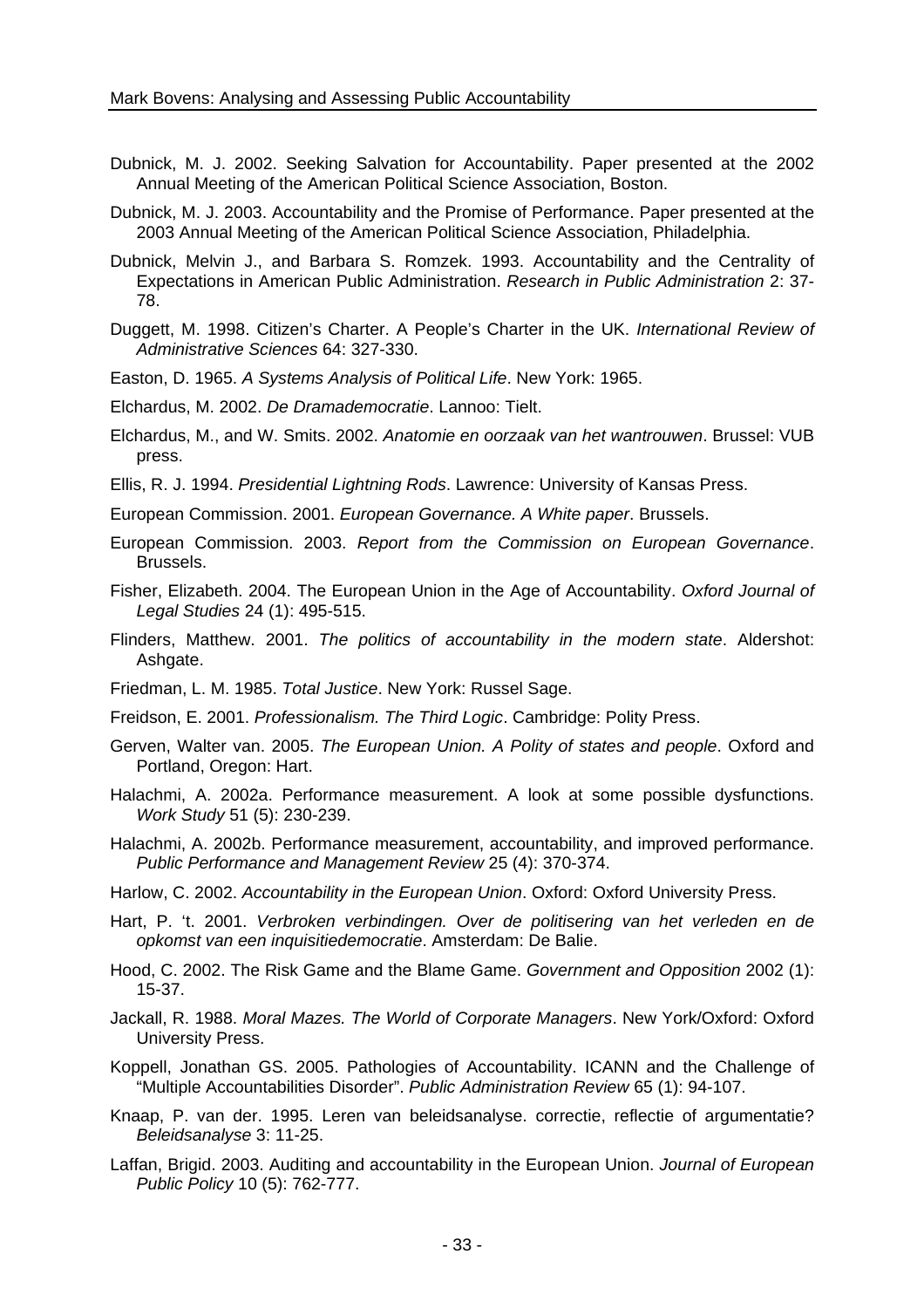Lerner, J. S., and Ph. E. Tetlock. 1999. Accounting for the Effects of Accountability. *Psychological Bulletin* 125: 255-275.

Lindblom, C.E. 1965. *The intelligence of democracy*. New York: Free Press.

- Luhmann, N. 1966. *Theorie der Verwaltungswissenschaft. Bestandsaufnahme und Entwurf*. Köln-Berlin.
- Lupia, Arthur. 2003. Delegation and its Perils. In *Delegation and Accountability in Parliamentary Democracies*, edited by K. Strom et al. Oxford: OUP.
- Magnette, Paul. 2003. Between parliamentary control and the rule of law. The political role of the Ombudsman in the European Union. *Journal of European Public Policy* 10 (5): 677- 694.
- Magnette, Paul, Christian Lequesne, Nicolas Jabko and Olivier Costa. 2003. Conclusion: Diffuse democracy in the European Union. The pathologies of delegation. *Journal of European Public Policy* 10 (5): 834-840.
- March, James G., and Johan P. Olson. 1995. *Democratic Governance*. New York: The Free Press.
- McCandless, H. E. 2001. *A Citizen's Guide to Public Accountability. Changing the Relationship Between Citizens and Authorities*. Victoria B.C.: Trafford.
- McGee, M. C. 1980. The Ideograph. A link between Rethoric and Ideology. *The Quarterly Journal of Speech* 66: 1-16.
- McLaughlin, J.B., and D. Riesman. 1986. The Shady Side of Sunshine. *Teachers College Record* 87: 471-494.
- Meijer, Albert. 2002. *De doorzichtige overheid: Parlementaire en juridische controle in het informatietijdperk*. Delft: Eburon.
- Meijer, Albert. 2003. Transparent government: Parliamentary and legal accountability in an information age. *Information Polity* 8: 67-78.
- Meijer, Albert. 2004. *Vreemde ogen dwingen. De betekenis van internet voor maatschappelijke controle in de publieke sector*. Den Haag: Boom Juridisch.
- Mulgan, Richard. 2000a. Comparing Accountability in the Public and Private sector. *Australian Journal of Public Administration* 59 (1): 87-97.
- Mulgan, Richard. 2000b. "Accountability". An ever expanding Concept? *Public Administration*  78: 555.
- Mulgan, R. 2003. *Holding Power to Account. Accountability in Modern Democracies*. Basingstoke: Pelgrave.
- O'Connell, Lenahan. 2005. Program Accountability as an Emergent Property. The Role of Stakeholders in a Program's Field. *Public Administration Review* 65 (1): 85-93.
- O'Donnell, Guillermo. 1999. Horizontal Accountability in New Democracies. In *The Self-Restraining State: Power and Accountability in New Democracies*, edited by Andreas Schedler, Larry Diamond and Marc F. Plattner. Londen: Lynne Rienner Publishers.
- Pollitt, C., and H. Summa. 1997. Reflexive watchdogs? How supreme audit institutions account for themselves. *Public Administration* 75 (2): 313-336.
- Pollitt, C. 2003. *The Essential Public Manager*. London: Open University Press/McGraw-Hill.
- Pollitt, Christopher, and Geert Bouckaert. 2005. *Public Management Reform. A Comparative Analysis*. Second Edition, Oxford: OUP.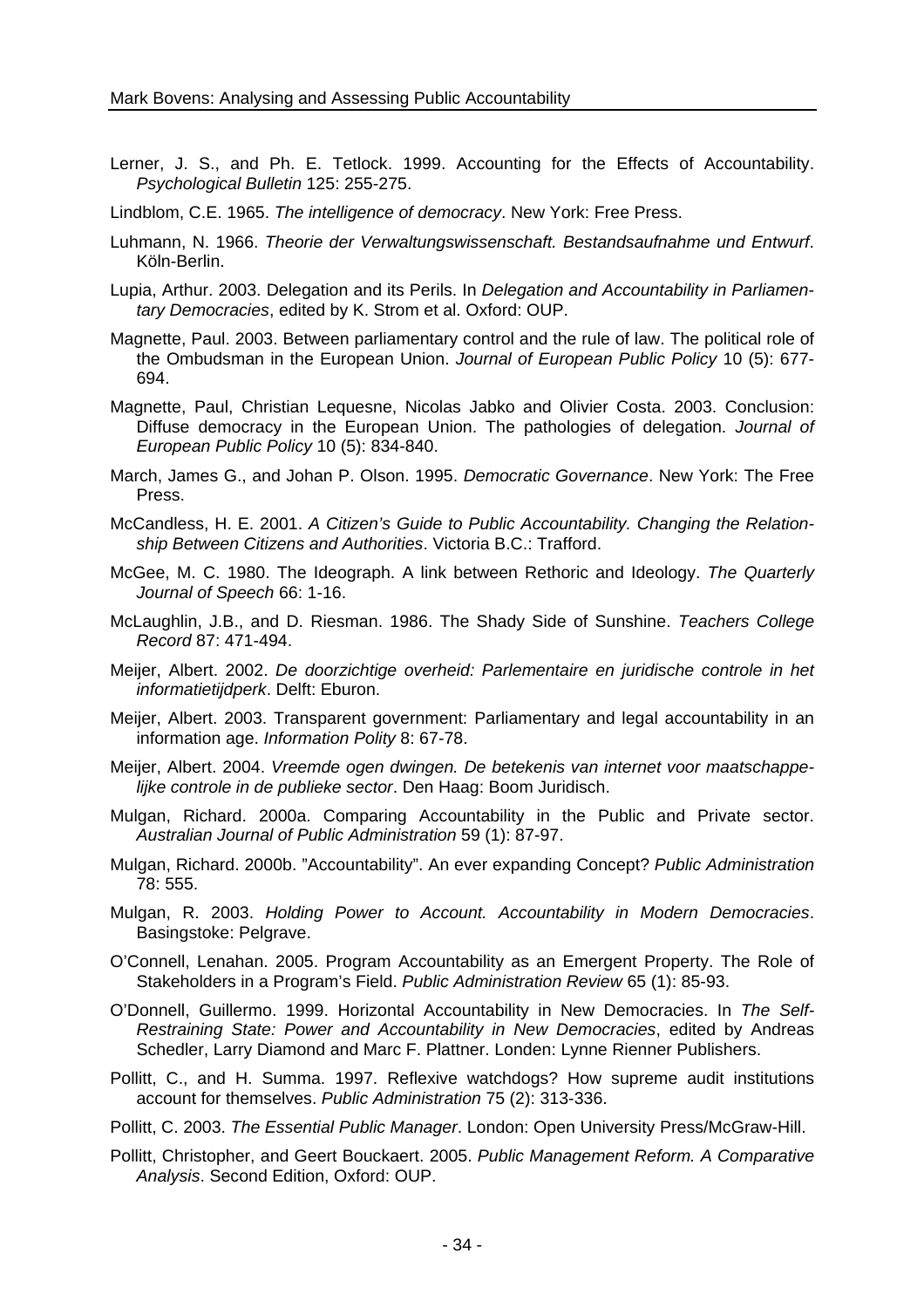Power, Michael. 1994. *The Audit Explosion*. London: Demos.

Power, Michael. 1997. *The Audit Society. Rituals of Verification*. Oxford: OUP.

- Przeworski, A., S. C. Stokes, and B. Manin ed. 1999. *Democracy, Accountability, and Representation*. Cambridge: Cambridge University Press.
- Pujas, Véronique. 2003. The European Anti-Fraud Office (OLAF). A European policy to fight against economic and financial fraud?. *Journal of European Public Policy* 10 (5): 778- 797.
- RMO. 2003. *Medialogica. Over het krachtenveld tussenburgers, media en politiek*. Den Haag: SDU.
- Roef, D. 2001. *Strafbare overheden. Een rechtsvergelijkende studie naar de strafrechtelijke aansprakelijkheid van overheden voor milieuverstoring*. Antwerpen: Intersentia.
- Romzek, B. S. 1996. Enhancing Accountability. In *Handbook of Public Administration*, edited by James L. Perry. Second edition. San Francisco: Jossey Bass.
- Romzek, B. S., and M. J. Dubnick. 1998. Accountability. In *International Encyclopaedia of Public Policy and Administration*, edited by J. M. Shafritz*.* Volume 1: A-C. Westview Press.
- Rose-Ackerman, S. 1999. *Corruption and Government. Causes, Consequences, and Reform*. New York: Cambridge University Press.
- Sartori, Giovanni. 1970. Concept Misformation in Comparative Politics. *American Political Science Review* LXIV (4): 1033-1053.
- Schillemans, Th., and M. Bovens. 2004. Horizontale verantwoording bij zelfstandige bestuursorganen. In *Governance van uitvoeringsorganisaties. Nieuwe vraagstukken van sturing in het publieke domein*, edited by S. van Thiel. Apeldoorn: Kadaster.
- Scott, Colin. 2000. Accountability in the Regulatory State. *Journal of Law and Society* 27 (1): 38-60.
- Sinclair, A. 1996. The Chameleon of Accountability. Forms and Discourses. *Accounting, Organisations and Society* 20: 219-237.
- Strom, K. 2000. Delegation and accountability in parliamentary democracies. *European Journal of Political Research* 37: 261-289.
- Strom, Kaare. 2003. Parliamentary Democracy and Delegation. In *Delegation and Accountability in Parliamentary Democracies*, edited by K. Strom et al.. Oxford: OUP.
- Strom, Kaare. Wolfgang C. Müller, and Torbjörn Bergman, ed. 2003. *Delegation and Accountability in Parliamentary Democracies*. Oxford: OUP.
- Tetlock, Ph. E. 1983. Accountability and the Perseverance of First Impressions. *Social Psychology Quarterly* 46: 285-292.
- Tetlock, Ph. E. 1985. Accountability. A Social Check on the Fundamental Attribution Error. *Social Psychology Quarterly* 48: 227-236.
- Tetlock, Ph. E., L. Skitka, and R. Boettger. 1989. Social and Cognitive Strategies for Coping with Accountability. Conformity, Complexity, and Bolstering. *Journal of Personality and Social Psychology* 57: 632-640.
- Thompson, Dennis F. 1980. Moral Responsibility of Public Officials. The Problem of Many Hands. *APSR* 74: 905-916.
- Tonkens, E. 2003. *Mondige burgers, getemde professionals. Marktwerking, vraagsturing en professionaliteit in de publieke sector*. Utrecht: NIZW.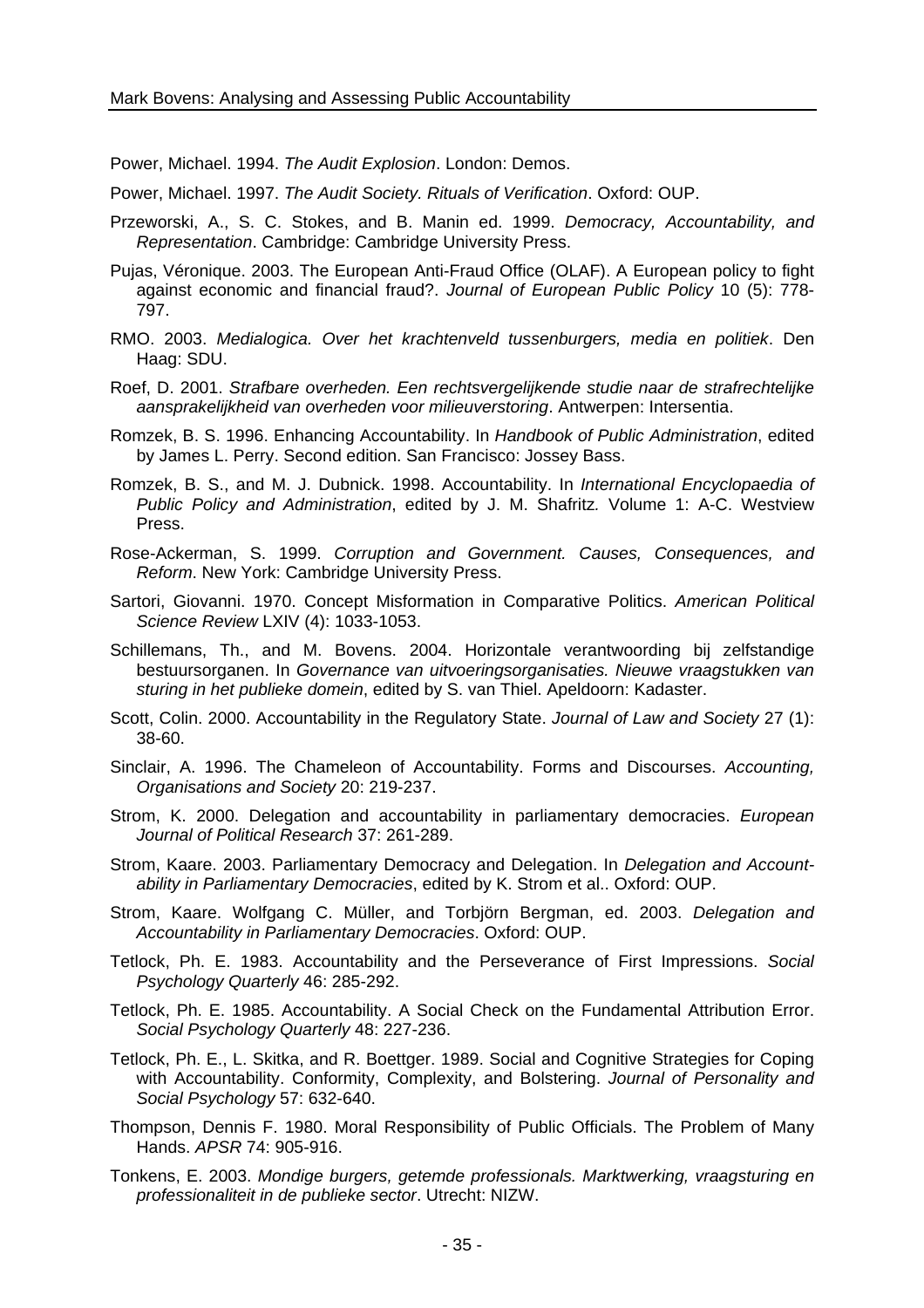- Twist, M. van. 1999. Versterking van de verantwoording. Redenen, risico's en dilemma's. *Bestuurswetenschappen* 4: 285-306.
- Veld, R. in 't, E. Schaap, C. Termeer, and M. van Twist, ed. 1991. *Autopoiesis and configuration theory. New approaches to societal steering*. Dordrecht: Kluwer.

Witteveen, W.J. 1991. *Evenwicht van machten*. Zwolle: Tjeenk Willink.